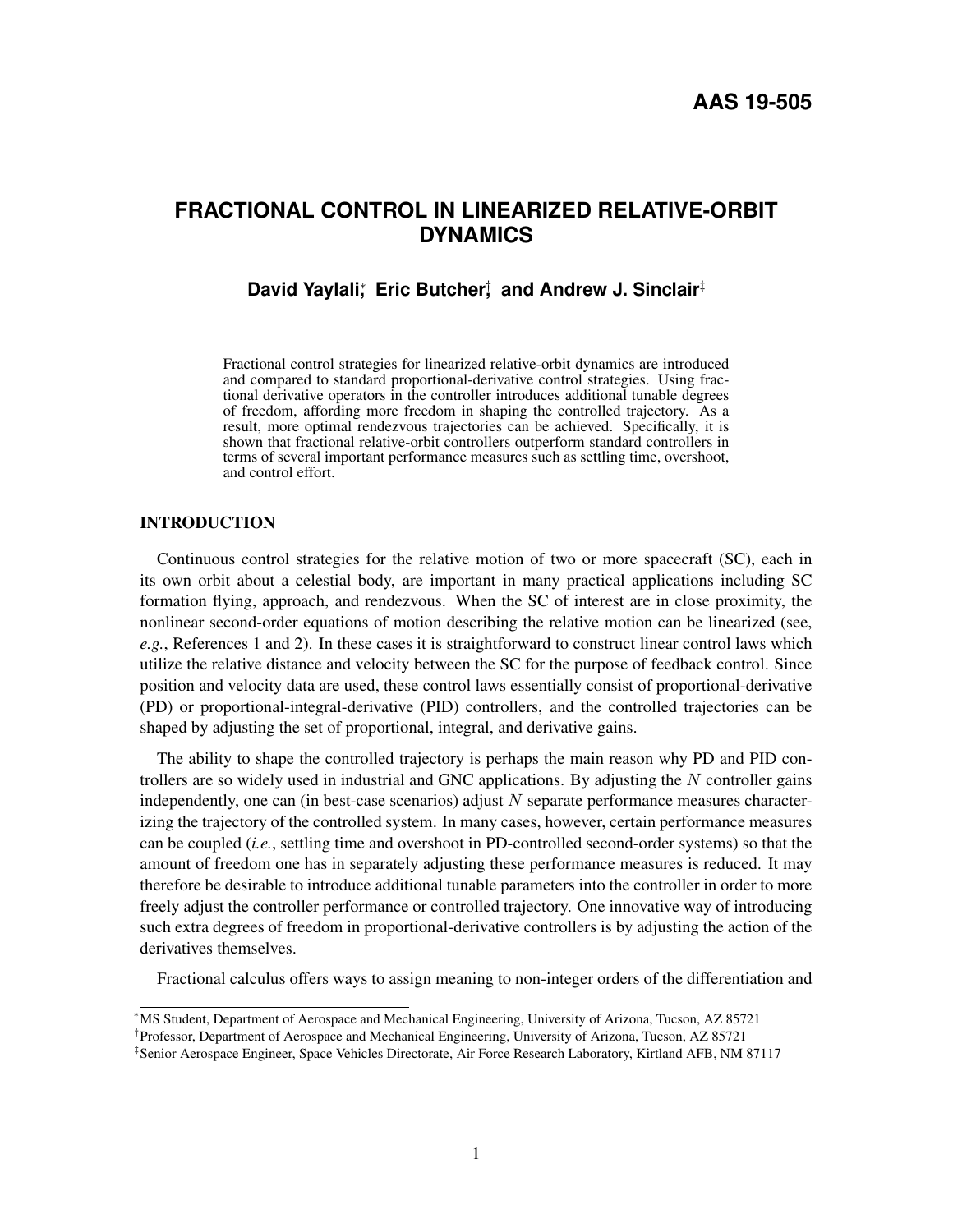integration operators.<sup>[3](#page-18-2)[–5](#page-19-0)</sup> In other words, fractional calculus explores the generalization

$$
\left(\frac{d}{dx}\right)^{\text{integer}} \longrightarrow \left(\frac{d}{dx}\right)^{\text{real or complex}}
$$

Although presently a rather obscure subject, a vision of fractional calculus was in fact evident to the pioneers of the ordinary, integer-order calculus including Leibniz, and some years later Euler. It was not until the latter half of the 20<sup>th</sup> century, however, when applications of these formal concepts began to appear. Natural and mechanical systems which are more accurately or efficiently modeled by fractional-order differential equations of motion include lossy transmission lines, heat diffusion into semi-infinite solids, damping of a plate suspended in viscous liquid, fluid flow and rheology, and certain electric circuits (see References [6](#page-19-1) and [7](#page-19-2) for reviews). Bagley and Calico<sup>[8](#page-19-3)</sup> found that viscoelastically damped structures exhibit behavior which is more efficiently described by fractional differential equations, developed a fractional state-space formalism which simplified the description of such systems, and suggested the use of fractional feedback control.

Fractional control strategies were developed in the late 20th century, led in large part by inves-tigations by Oustaloup<sup>[9](#page-19-4)</sup> and Podlubney.<sup>[10](#page-19-5)</sup> In some cases, one seeks to control a system whose equations of motion involve non-integer-order derivatives or integrals; in others, one may seek to design controllers for integer-order systems using fractional derivatives or integrals of the system's state. In both cases, the closed-loop equations of motion for the system become fractional in nature. Investigations by Matignon,  $11$  among others, led to important contributions in the understanding of stability of such systems. One of Podlubney's larger contributions was, as alluded to above, the generalization of PID controllers to fractional order  $PI^{\mu}D^{\nu}$  controllers,<sup>[10](#page-19-5)</sup> with integral and derivative control of order  $\mu$  and  $\nu$ , respectively, where  $0 < \mu, \nu \le 1$ ; integer-order PID control is obtained with  $\mu = \nu = 1$ . The fractional orders therefore act as additional "knobs" one can tune in order to shape the trajectory of the controlled closed-loop system. Moreover, in certain cases and in terms of specific performance measures, these fractional  $PI^{\mu}D^{\nu}$  controllers have been shown to outperform their integer-order counterparts (see, *e.g.*, References [12](#page-19-7) and [13\)](#page-19-8).

Fractional PI<sup>µ</sup>D<sup>*v*</sup> control has been used for spacecraft attitude control, where certain performance criteria such as settling time and overshoot were simultaneously optimized.<sup>[14–](#page-19-9)[16](#page-19-10)</sup> The application and refinement of integer-order PD control for linearized relative orbit dynamics has been thoroughly explored.<sup>[17–](#page-19-11)[19](#page-19-12)</sup> To the best of our knowledge, however, fractional control for linearized relative orbit dynamics has not been previously explored.

In this work we will introduce fractional  $PD^{\alpha}$ -type relative-orbit controllers. We will first briefly review relative-orbit dynamics and control, and introduce the necessary fractional calculus needed to construct fractional controllers. A fractional PD $^{\alpha}$ -type fractional controller for linearized relativeorbit motion will then be introduced, and stability conditions and strategies for controller design will be discussed. The performance and resulting trajectories of these controllers will then be explored numerically for three benchmark relative-orbit configurations, demonstrating that fractional controllers can outperform standard controllers for relative-orbit maneuvering. We will then conclude by summarizing our results and highlighting directions for future research.

#### BACKGROUND FORMALISM

The term "relative orbit" entails describing the relative motion of two (or more) spacecraft in orbit about a common celestial body. In relative-orbit dynamics it is typical to elevate the status of one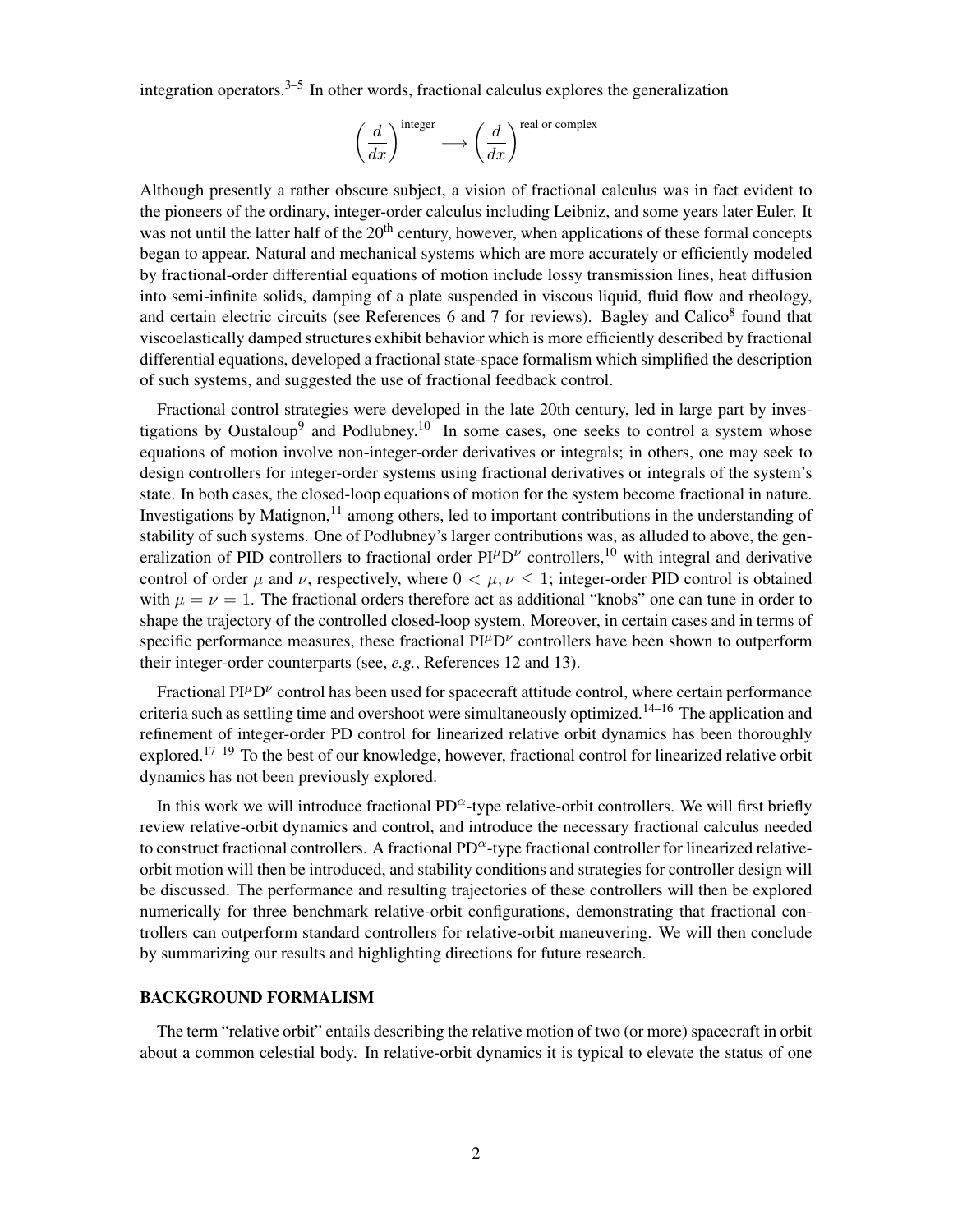spacecraft and refer to this as the *chief*, and refer to the second SC as the *deputy*. At any given time each spacecraft will be described by its own set of orbit elements,  $\epsilon$  and  $\epsilon_d$  (where un-subscripted variables will always be associated with the chief). The orbit element difference is  $\delta \epsilon = \epsilon_d - \epsilon$ , and the full state of the two-SC system can then be parameterized by the 12-element set  $\{\epsilon, \delta \epsilon\}.$ 

To characterize the relative-orbit trajectory of the deputy it is convenient to attach a reference frame to chief. A standard choice is the *local-vertical, local-horizontal* (LVLH) frame, also known as the *Hill* frame, which is defined by the orthonormal triplet of basis vectors

$$
\hat{\boldsymbol{x}} = \frac{\boldsymbol{r}}{r}; \quad \hat{\boldsymbol{y}} = \hat{\boldsymbol{z}} \times \hat{\boldsymbol{x}}; \quad \hat{\boldsymbol{z}} = \frac{\boldsymbol{h}}{h}.
$$
 (1)

Here r (with  $r = |r|$ ) is the Earth-centered inertial (ECI) position vector of the chief and h (with  $h = |h|$ ) is the angular momentum vector of the chief orbit. The motion in the  $\hat{z}$  direction is therefore referred to as *out-of-plane* motion, and motion in the  $\hat{x}$  and  $\hat{y}$  plane is referred to as *inplane motion*. Since the chief orbits about the ECI reference frame, the LVLH frame is non-inertial.

The individual dynamics of the chief and deputy are described by Newton's law of universal gravitation, and the solutions for bound trajectories are described by Keplerian ellipses and the motion is periodic. In contrast, the relative-orbit trajectory of the deputy from the reference frame of the chief is in general non-periodic; in the LVLH-frame of the chief, the dynamics of the deputy are given by

$$
\ddot{x} = 2\dot{f}\left(\dot{y} + y\frac{\dot{r}}{r}\right) + x\dot{f}^2 + \frac{\mu}{r^2} - \frac{\mu}{r_d^3}(r+x)
$$
 (2a)

$$
\ddot{y} = -2\dot{f}\left(\dot{x} + x\frac{\dot{r}}{r}\right) + y\dot{f}^2 - \frac{\mu}{r_d^3}y\tag{2b}
$$

<span id="page-2-0"></span>
$$
\ddot{z} = -\frac{\mu}{r_d^3} z,\tag{2c}
$$

where f is the instantaneous true anomaly of the chief,  $r_d$  is the magnitude of the ECI position vector of the deputy, and  $\mu$  is the gravitational parameter of the central gravitating body. In general, the chief orbital radius  $r$  is time-dependent. Since this is a second-order system in three dimensions, the full state of the deputy can be characterized at any time by the 6-element vector  $\mathbf{x} = [x, y, z, \dot{x}, \dot{y}, \dot{z}]^T$  comprising the LVLH deputy position and velocity. Furthermore, since the LVLH frame itself is defined by the 6-element set of chief orbital elements  $\epsilon$ , the full state of the relative orbit trajectory can again be characterized by a 12-element set of quantities,  $\{\epsilon, x\}$ . Transformations between the orbital element description  $\{\epsilon, \delta \epsilon\}$  and the LVLH description  $\{\epsilon, x\}$  are nonlinear and are straightforward to derive.

In this work we will be concerned with close-proximity maneuvers, so that the LVLH components  $\{x, y, z\}$  are small compared to the instantaneous radius of the chief orbit. Furthermore, for simplicity we will assume that the chief orbit is approximately circular, so that chief orbital radius  $r = a$  is no longer time-dependent; relaxation of these simplifying assumptions will be discussed in the Conclusions. In this case, Eqs. [\(2\)](#page-2-0) reduce to the *Hill-Clohessey-Wiltshire* (HCW) equations<sup>[17](#page-19-11)</sup>

$$
\ddot{x} = 2n\dot{y} + 3n^2x\tag{3a}
$$

<span id="page-2-1"></span>
$$
\ddot{y} = -2n\dot{x} \tag{3b}
$$

$$
\ddot{z} = -n^2 z,\tag{3c}
$$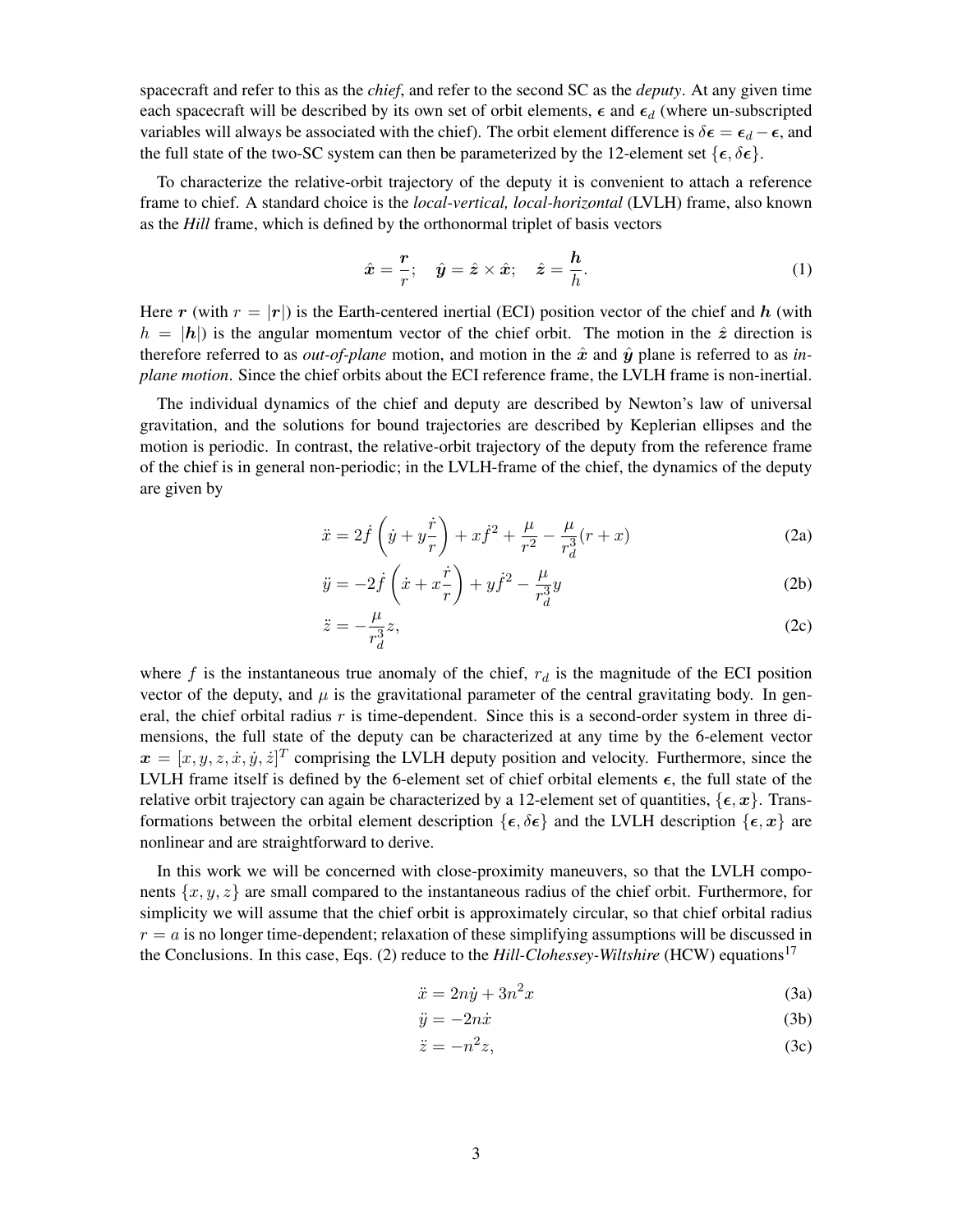where the constant  $n = \sqrt{\mu/r^3}$  is the mean motion of the (circular) chief orbit. Moreover, in these close-proximity cases, the transformation from the inertial frame state  $\{\epsilon, \delta \epsilon\}$  and the LVLH state  $\{\epsilon, x\}$  can be linearized as  $x = \Lambda(\epsilon)\delta\epsilon$ , where the transformation matrix  $\Lambda$  was given in, *e.g.*, Reference [18.](#page-19-13) The relationship between the nonlinear and linearized equations of motion, along with the nonlinear and linearized state transformations, can be utilized to more accurately propagate the linearized solution through a process known as linearization calibration.[18](#page-19-13)

#### Relative-Orbit Control Systems for HCW Dynamics

A common control strategy for relative-orbit maneuvering is to apply to the deputy some control thrust (while the chief follows its uncontrolled natural trajectory). This strategy is convenient in many practical scenarios, such as in cases where a small deputy spacecraft attempts to rendezvous with a space station or a chief with much larger mass. To capture the dynamics of this control strategy, control accelerations are added to the right-hand sides, for each component, in either Eqs. [\(2\)](#page-2-0) or Eqs.  $(3)$ . In the case of controlled linearized dynamics, calibration can again be utilized<sup>[19](#page-19-12)</sup> to mitigate propagation inaccuracies injected through linearization error.

To avoid large numerical differences in controller design parameters in what follows, we choose to work with the dimensionless HCW equations, found by scaling the physical variables as

$$
(\text{length}) \rightarrow (\text{length})/r,
$$
  $(\text{time}) \rightarrow (\text{time})/T_{\text{orb}},$ 

with chief orbital radius r and chief orbital period  $T_{\rm orb} = 2\pi/n$ . That is, we change variables as

<span id="page-3-0"></span>
$$
x \to u = \frac{x}{r}, \quad y \to v = \frac{y}{r}, \quad z \to w = \frac{z}{r}, \quad t \to s = nt.
$$
 (4)

The time coordinate is therefore transformed to an angular coordinate corresponding to the chief's true anomaly. The dimensionless form of the HCW equations, under control input  $\boldsymbol{v} = [v_u, v_v, v_w]^T$ , is now given by

$$
u'' = 2v' + 3u + v_u
$$
  

$$
v'' = -2u' + v_v
$$
  

$$
w'' = -w + v_w
$$

where  $(\cdot)'$  represents a derivative with respect to s. Defining the dimensionless state  $\chi = [\xi^T \xi'^T]^T$ , with  $\boldsymbol{\xi} = [u \ v \ w]^T$ , these dynamics can be recast into the form of a first-order state equation

<span id="page-3-1"></span>
$$
\boldsymbol{\chi}' = \begin{bmatrix} \mathbf{0} & I_3 \\ A_1 & A_2 \end{bmatrix} \boldsymbol{\chi} + \begin{bmatrix} \mathbf{0} \\ I_3 \end{bmatrix} \boldsymbol{v}, \quad A_1 = \begin{bmatrix} 3 & 0 & 0 \\ 0 & 0 & 0 \\ 0 & 0 & -1 \end{bmatrix}, \quad A_2 = \begin{bmatrix} 0 & 2 & 0 \\ -2 & 0 & 0 \\ 0 & 0 & 0 \end{bmatrix}.
$$
 (5)

All physical trajectories and results can be found by rescaling back to physical units through Eqs. [\(4\)](#page-3-0); *e.g.*, the dimensionless control input  $v$  corresponds to physical control acceleration  $u = rn^2v$ .

If the deputy spacecraft is capable of measuring both its relative position and velocity with respect to the chief, these data can be used in a full-state feedback controller of the form

$$
\boldsymbol{v} = -K\boldsymbol{\chi} = -\begin{bmatrix} K_P & K_D \end{bmatrix} \begin{bmatrix} \boldsymbol{\xi} \\ \boldsymbol{\xi}' \end{bmatrix},
$$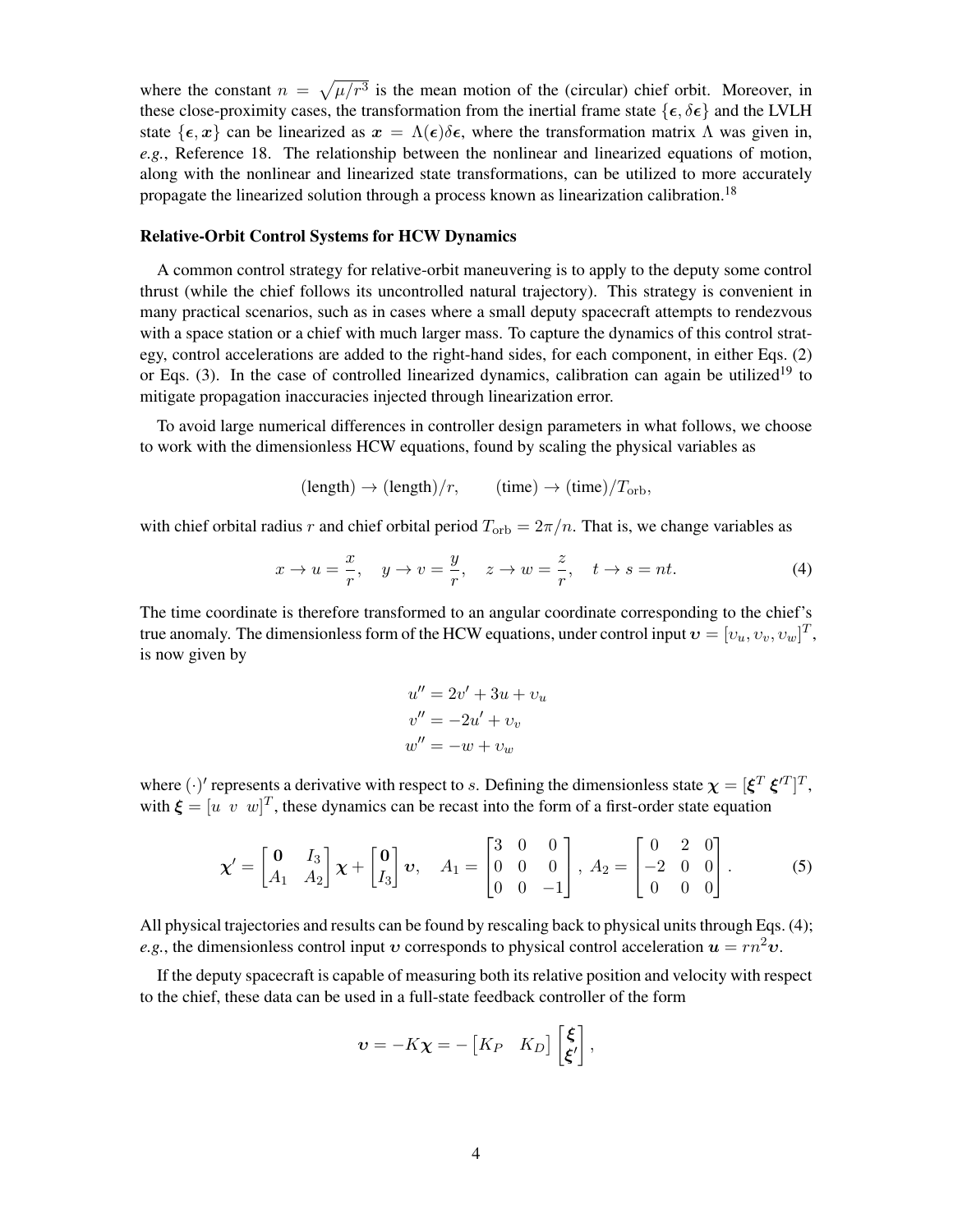allowing us to write the closed-loop equations of motion as

<span id="page-4-2"></span>
$$
\boldsymbol{\chi}' = \begin{bmatrix} \mathbf{0} & I_3 \\ A_1 - K_P & A_2 - K_D \end{bmatrix} \boldsymbol{\chi}.
$$
 (6)

As suggested by the choice of notation, this controller takes the form of a PD controller. The proportional and derivative gain matrices  $K_P$  and  $K_D$  are of dimension 3×3 and in general contain nonzero off-diagonal elements.

Due to the off-diagonal elements in  $A_2$ , the natural HCW dynamics give rise to a coupling between the  $u$  and  $v$  components. Since the natural  $w$ -component dynamics decouple, there is no conceivable reason why one would introduce  $uw$ - or  $vw$ -coupling through controller gains. It is therefore reasonable to set these coupling gains to zero, so that

<span id="page-4-3"></span>
$$
K_P = \begin{bmatrix} k_{P_u} & k_{P_{uv}} & 0 \\ k_{P_{vu}} & k_{P_v} & 0 \\ 0 & 0 & k_{P_w} \end{bmatrix} = \begin{bmatrix} \mathcal{K}_P & \mathbf{0}_{2 \times 1} \\ \mathbf{0}_{1 \times 2} & k_{P_w} \end{bmatrix}, \quad K_D = \begin{bmatrix} k_{D_u} & k_{D_{uv}} & 0 \\ k_{D_{vu}} & k_{D_v} & 0 \\ 0 & 0 & k_{D_w} \end{bmatrix} = \begin{bmatrix} \mathcal{K}_D & \mathbf{0}_{2 \times 1} \\ \mathbf{0}_{1 \times 2} & k_{D_w} \end{bmatrix}, \quad (7)
$$

which in turn allows us to separate the HCW dynamics Eq. [\(5\)](#page-3-1) into two separate subsystems describing, respectively, the in-plane and out-of-plane dynamics.

The in-plane  $(u$ - and  $v$ -component) closed-loop dynamics are given by

<span id="page-4-0"></span>
$$
\zeta' = \left( \begin{bmatrix} \mathbf{0} & I_2 \\ \bar{A}_1 & \bar{A}_2 \end{bmatrix} - \begin{bmatrix} \mathbf{0} & I_2 \\ \mathcal{K}_P & \mathcal{K}_D \end{bmatrix} \right) \zeta = \begin{bmatrix} \mathbf{0} & I_2 \\ \Sigma_1 & \Sigma_2 \end{bmatrix} \zeta, \tag{8}
$$

with  $\zeta = [\sigma^T \ \sigma^T]^T$ ,  $\sigma = [u \ v]^T$ , and where  $\bar{A}_1$  and  $\bar{A}_2$  are the top-left  $2 \times 2$  submatrices of  $A_1$ and  $A_2$ , respectively. The closed-loop matrices  $\Sigma_1 = \overline{A}_1 - \mathcal{K}_P$  and  $\Sigma_2 = \overline{A}_2 - \mathcal{K}_D$  are explicitly given by

<span id="page-4-4"></span>
$$
\Sigma_1 = \begin{bmatrix} 3 - k_{P_u} & -k_{P_{uv}} \\ -k_{P_{vu}} & -k_{P_u} \end{bmatrix}, \ \Sigma_2 = \begin{bmatrix} -k_{D_u} & 2 - k_{D_{uv}} \\ -2 - k_{D_{vu}} & -k_{D_v} \end{bmatrix}.
$$
 (9)

In general, Eq. [\(8\)](#page-4-0) describes a coupled two-dimensional damped harmonic oscillator.

The decoupled out-of-plane  $(w$ -component) dynamics are given by

<span id="page-4-1"></span>
$$
\begin{bmatrix} w' \\ w'' \end{bmatrix} = \begin{bmatrix} 0 & 1 \\ -(1 + k_{P_w}) & -k_{D_w} \end{bmatrix} \begin{bmatrix} w \\ w' \end{bmatrix},
$$
\n(10)

which is equivalent to the state equation describing a single damped harmonic oscillator with spring and damping coefficients  $1 + k_{P_w}$  and  $k_{D_w}$ , respectively.

For both in-plane (Eq. [\(8\)](#page-4-0)) and out-of-plane (Eq. [\(10\)](#page-4-1)) dynamics, the control system comprises two types of tunable parameters: the proportional-type gains feeding back LVLH position differences, and the derivative-type gains feeding back LVLH velocity differences. As introduced above, these PD-controlled systems can be thought of as a damped harmonic oscillators, with P-type gains corresponding to spring-stiffness constants and D-type gains corresponding to damping coefficients. This analogy tells us how each gain affects the trajectory of the controlled system. For instance, increasing the P-type gains has the effect of "speeding up" the response of the system while increasing the amount of "overshoot". On the other hand, increasing the D-type gains has the opposite effect of slowing down the response of the system while reducing overshoot. It is therefore intuitively apparent that, by adjustment of these gains, one has limited ability to shape the controlled trajectory of the system. This limited freedom in shaping the system trajectory serves as motivation for introducing a new, unique, tunable parameter in the relative-orbit controller.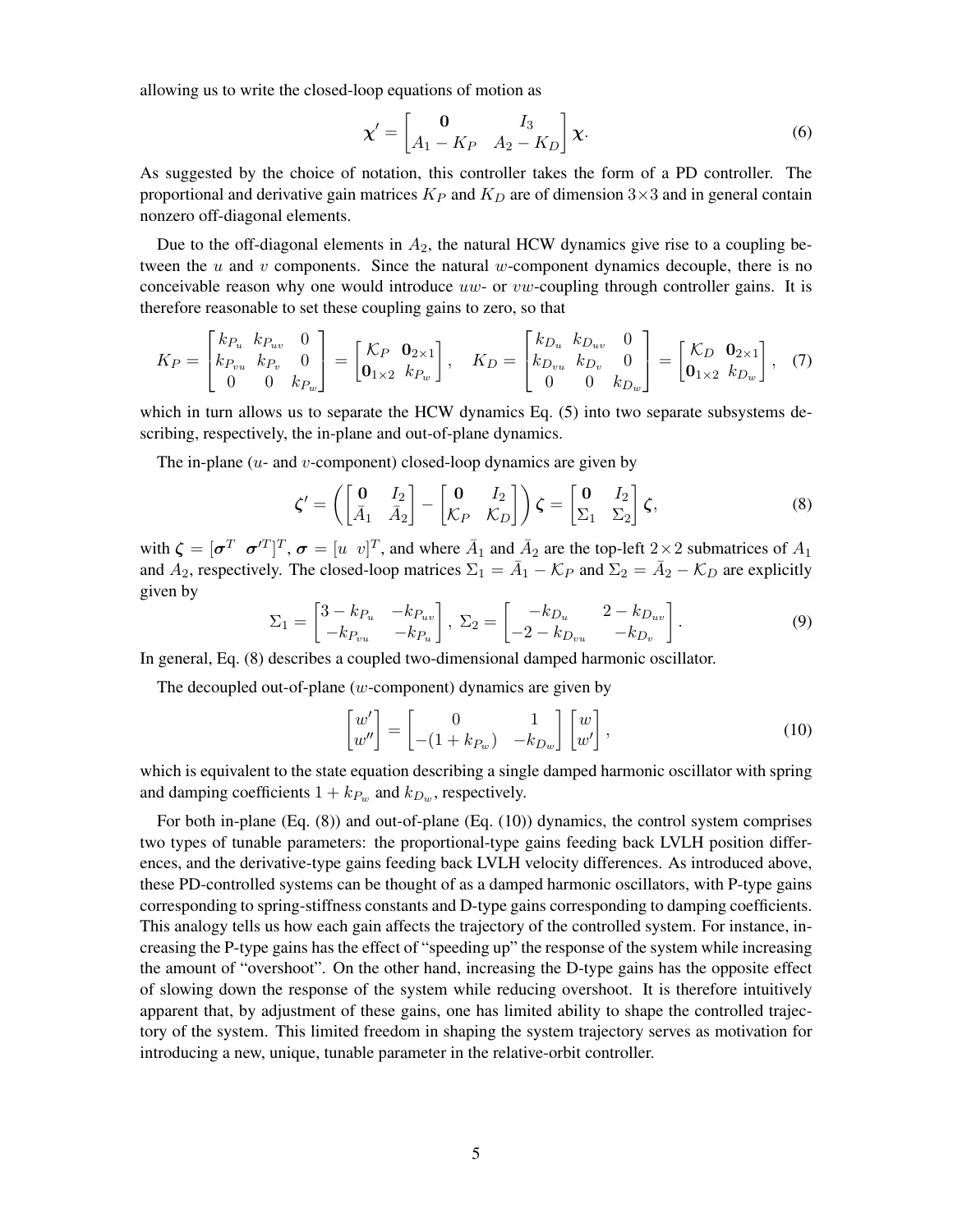#### Fractional Calculus and Control

We will achieve a generalization of HCW PD-type controllers introduced above,

<span id="page-5-1"></span>
$$
\mathbf{v} = -K_P \boldsymbol{\xi} - K_D D^1 \boldsymbol{\xi},\tag{11}
$$

through a generalization of the derivative operator  $D^1$ . This latter generalization can be conceptually expressed as

$$
\frac{d^n f(t)}{dt^n} \equiv D^n f(t), \quad n \in \mathbb{N} \quad \longrightarrow \quad D^\alpha f(t), \quad \alpha \in \mathbb{R}^+
$$

$$
\int \cdots \int f(t) \underbrace{dt \cdots dt}_{n \text{ times}} \equiv D^{-n} f(t), \quad n \in \mathbb{N} \quad \longrightarrow \quad D^{-\nu} f(t), \quad \nu \in \mathbb{R}^+.
$$

These generalizations assign meaning to "non-whole" derivatives and integrals (*e.g.*,  $\frac{d^{0.5}f(x)}{dx^{0.5}}$  $D^{0.5}f(x)$ ). There are in fact a number of different definitions for the fractional  $D^{\alpha}$  operators;<sup>[4](#page-18-3)</sup> we will exclusively use the Caputo fractional derivative,  $20$  which is defined in terms of the Riemann-Liouville fractional integral. The Riemann-Liouville (RL) fractional integration operator of order  $\nu$ is given by

$$
{}_{a}D_{t}^{-\nu}f(t) \equiv \frac{1}{\Gamma(\nu)} \int_{a}^{t} (t-\tau)^{\nu-1} f(\tau) d\tau, \quad t > a, \ \nu > 0,
$$
 (12)

where Γ is Euler's *gamma function*, which generalizes the factorial to real and complex numbers. The RL integral is well defined if f is piecewise continuous on  $(a, \infty)$  and integrable on any finite subinterval of  $[a, \infty)$ . That is,  ${_aD_t^{-\nu}}f(t)$  is defined for *locally integrable* functions,  $f \in L^1_{loc}[a, t)$ . Note that power functions  $t^p$ ,  $p > -1$ , satisfy these conditions. The Caputo derivative operator of order  $\alpha$  is then given by

$$
{}_{a}D_{t}^{\alpha}f(t) \equiv {}_{a}D_{t}^{-(n-\alpha)}\left[\frac{d^{n}f(t)}{dt^{n}}\right], \quad t > a, \ \alpha > 0, \ n = \lceil \alpha \rceil,
$$
 (13)

where  $\lceil \cdot \rceil$  represents the ceiling function. Since this is an RL integral of an integer-order derivative of f, we require that f is differentiable to order n, and that  $f^{(n)}(t) \in L^1_{loc}[a, t)$ .

In this work, we will exclusively take the lower terminal of the integral to be zero; we therefore will suppress the lower indices when this is the case,

$$
{}_{0}D_{t}^{\alpha} \to D^{\alpha}.
$$

Despite this notational simplification, one should remain mindful that, unlike ordinary derivatives, fractional derivatives are *non-local* and depend on the history of the functions on which they act. It should also be mentioned that, since we are considering second-order dynamics (*i.e.*, the spacecraft have *inertia*), it will be understood that all trajectories under consideration are continuous and differentiable, and thus satisfy the modest continuity and differentiability requirements necessary for the validity of the Caputo derivative. In particular, trajectories can be expanded as power series, with the Caputo derivative of a power function explicitly given by

<span id="page-5-0"></span>
$$
D^{\alpha}t^{p} = \frac{\Gamma(p+1)}{\Gamma(p-\alpha+1)}t^{p-\alpha}, \quad \alpha \in \mathbb{R}^{+}, \ p > 0,
$$
\n(14)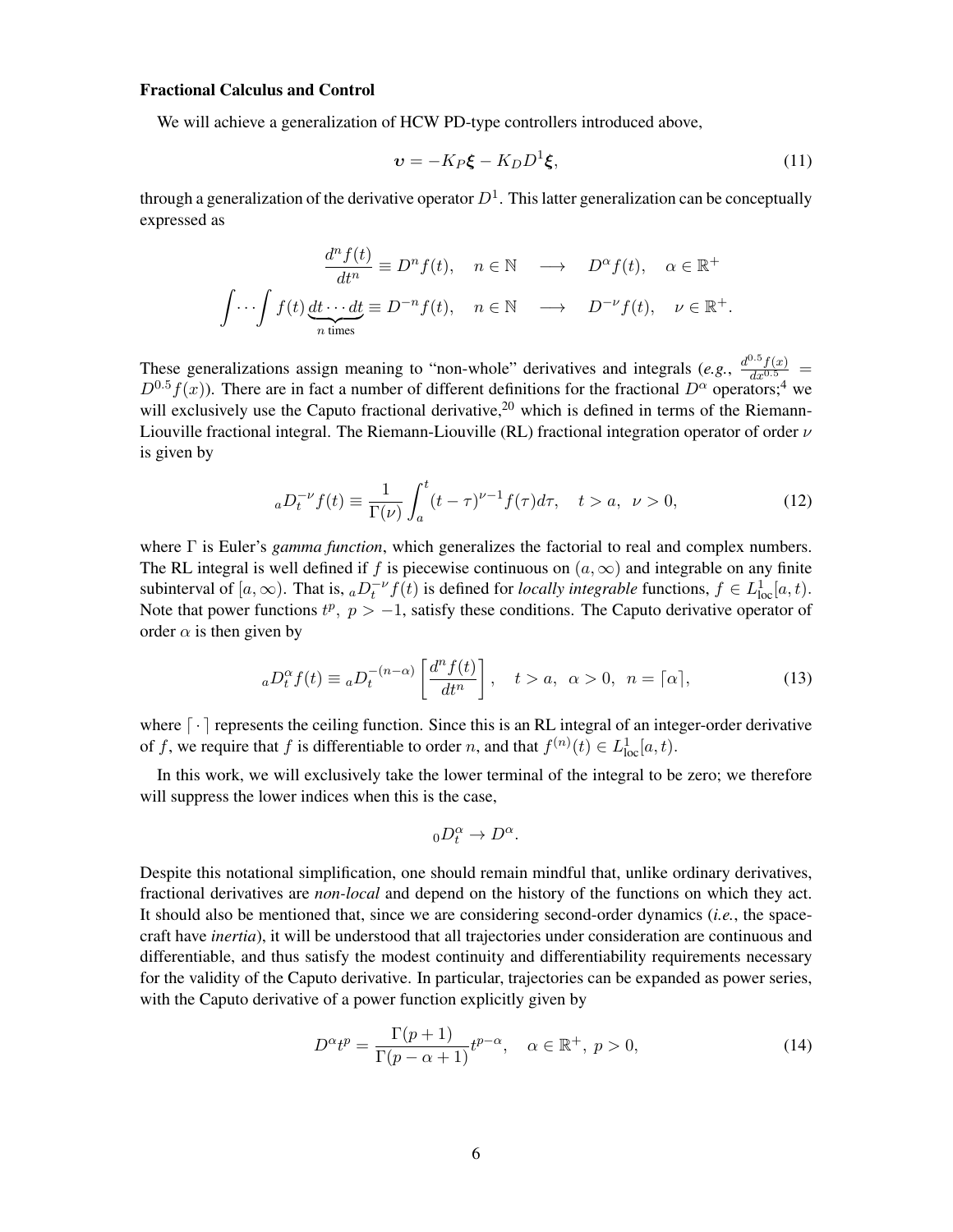and in this case the standard *law of exponents* for derivatives holds:  $D^{\alpha}D^{\beta}t^p = D^{\alpha+\beta}t^p$ ,  $\alpha, \beta \in$  $\mathbb{R}^+$ .

As alluded to above, we will generalize the relative orbit PD controller discussed above by introducing fractional derivatives in the control law. The closed-loop equations of motion will then take the form of fractional differential equations (FDEs). Although FDEs can in some cases be solved analytically, we will utilize numerical methods to simulate relative-orbit trajectories under fractional control. Specifically, to propagate FDEs numerically we will utilize the fractional Chebyshev col-location (FCC) method.<sup>[21,](#page-19-15) [22](#page-19-16)</sup> This method approximates a solution as an  $N<sup>th</sup>$  order expansion in Chebyshev polynomials, so that fractional derivatives of this solution can be evaluated via Eq. [\(14\)](#page-5-0). To compute the trajectory using FCC, the  $N$  coefficients of the polynomial are solved by evaluating the FDE at N collocation points (time points) within the integration window, which we take to be the Chebyshev-Gauss-Lobatto points (the extrema of the Chebyshev polynomials). These collocation points are more densely distributed near the endpoints of the integration window, thus mitigating the so-called *Runge's phenomenon*.

#### FRACTIONAL CONTROL FOR HCW DYNAMICS

The fractional derivative can now be used in place of the integer-order derivative in Eq. [\(11\)](#page-5-1), forming the *fractional*  $PD^{\alpha}$  HCW controller

<span id="page-6-3"></span>
$$
\mathbf{v} = -K_P \boldsymbol{\xi} - K_D D^{\alpha} \boldsymbol{\xi},\tag{15}
$$

where  $D^{\alpha} \xi \equiv [D^{\alpha_u}u \ D^{\alpha_v}v \ D^{\alpha_w}w]^T$  and  $\{\alpha_u, \alpha_v, \alpha_w\} \in [0, 1]$ . That is, our controller feeds back LVLH positions and *fractional derivatives* of the positions, with fractional derivative orders for each component now separately tunable. The closed-loop equations of motion become

<span id="page-6-1"></span>
$$
\mathbf{\chi}' = \begin{bmatrix} \mathbf{0} & I_3 \\ A_1 - K_P & A_2 \end{bmatrix} \mathbf{\chi} - \begin{bmatrix} \mathbf{0} \\ K_D \end{bmatrix} \begin{bmatrix} D^{\alpha_u} u \\ D^{\alpha_v} v \\ D^{\alpha_w} w \end{bmatrix} . \tag{16}
$$

Due to the presence of the fractional derivatives, we are no longer able to write this controller in fullstate feedback form  $v = -K\chi$ , which in turn prevents us from writing the closed-loop equations of motion as in Eq. [\(6\)](#page-4-2). Using the gain matrices given in Eq. [\(7\)](#page-4-3), however, the closed-loop equations of motion again decouple into in-plane and out-of-plane dynamics as

<span id="page-6-0"></span>
$$
\zeta' = \begin{bmatrix} 0 & I_2 \\ \bar{A}_1 - \mathcal{K}_P & \bar{A}_2 \end{bmatrix} \zeta - \begin{bmatrix} 0 \\ \mathcal{K}_D \end{bmatrix} \begin{bmatrix} D^{\alpha_u} u \\ D^{\alpha_v} v \end{bmatrix}.
$$
 (17)

and

$$
\begin{bmatrix} w' \\ w'' \end{bmatrix} = \begin{bmatrix} 0 & 1 \\ -(1 + k_{P_w}) & 0 \end{bmatrix} \begin{bmatrix} w \\ w' \end{bmatrix} - \begin{bmatrix} 0 \\ k_{D_w} \end{bmatrix} D^{\alpha_w} w,
$$
 (18)

respectively (*c.f.*, Eqs. [\(8\)](#page-4-0) and [\(10\)](#page-4-1)). The latter equation describes a *fractionally damped* harmonic oscillator in 1 dimension, which in second-order form is written as

<span id="page-6-2"></span>
$$
w'' + k_{D_w} D^{\alpha_w} w + (1 + k_{P_w}) w = 0,
$$
\n(19)

while the former equation again describes a 2-dimensional coupled system.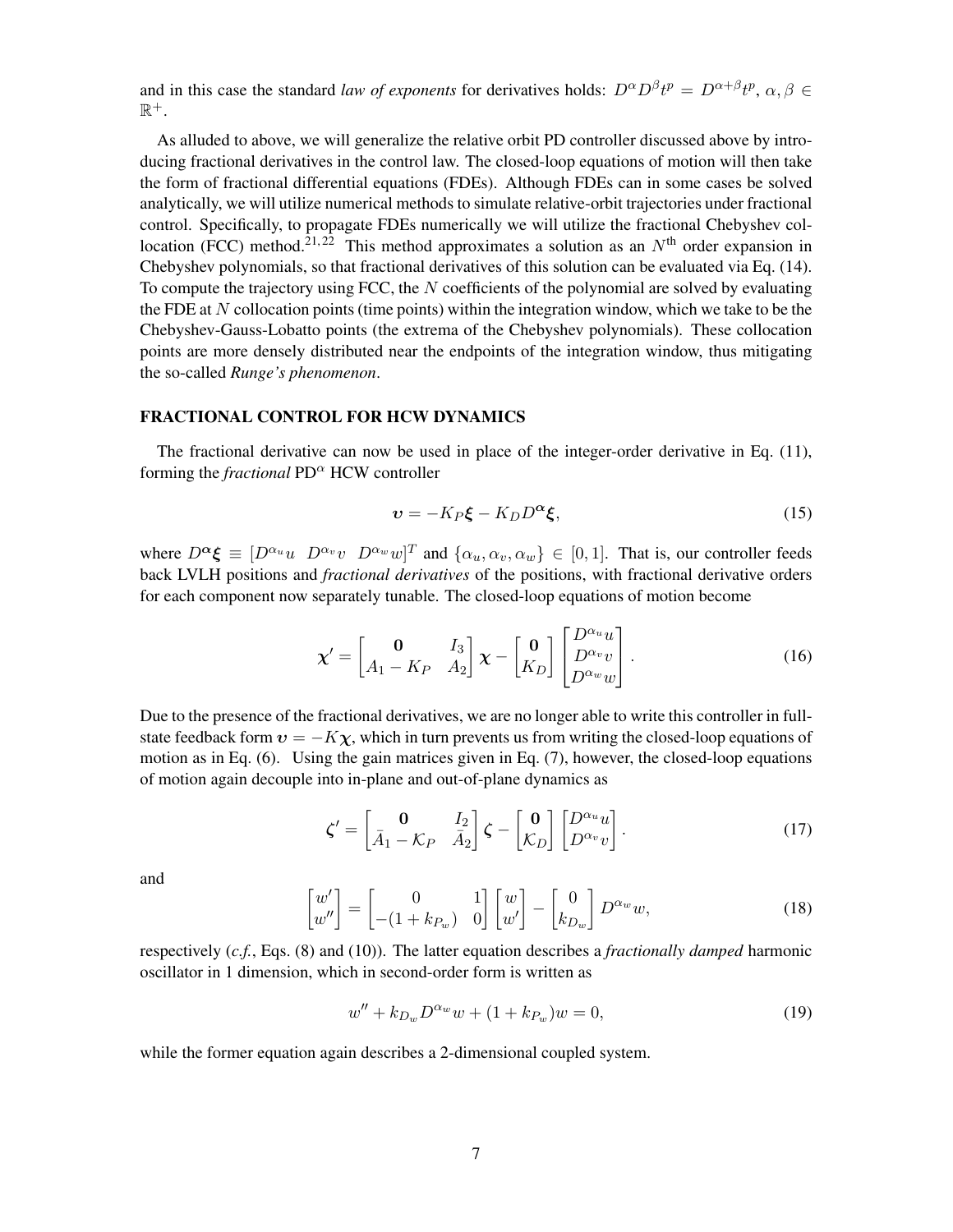#### **Stability**

For LTI systems such as Eq. [\(6\)](#page-4-2), which we can write in shorthand as  $\chi' = A_{CL}\chi$ , the stability of the equilibrium point  $\chi^* = [\xi^{*T} \xi^{*T}]^T = 0$  is guaranteed if the eigenvalues of the closed-loop system matrix  $A_{CL}$  lie in the left-half complex plane (or, equivalently, if  $A_{CL}$  is *Hurwitz*). That is, for any given initial condition  $\chi(0) = \chi_0$ , the trajectory approaches the equilibrium point (*i.e.*, the chief-deputy system achieves rendezvous) asymptotically,  $\chi(s) \to 0$  as  $s \to \infty$ . This follows from the fact that the state-transition matrix (STM) describing the state evolution,  $\chi(s) = \Phi(s,0)\chi_0$ , can be evaluated as

$$
\Phi(s,0) = e^{A_{CL}s},
$$

and through modal decomposition it can be seen that  $\Phi(s, 0)$  vanishes asymptotically if and only if the real part of all eigenvalues of  $A_{CL}$  are negative.

In the case of fractionally controlled relative-orbit dynamics, Eq. [\(17\)](#page-6-0), we are no longer able to write the closed-loop equations of motion as  $\bm{\chi}'=A_{CL}\bm{\chi},$  and therefore the above stability condition does not apply. For fractional systems where the fractional orders are rational,  $\{\alpha_u, \alpha_v, \alpha_w\} \in \mathbb{Q}$ , however, it is possible to express the closed-loop dynamics as a *pseudostate* equation

<span id="page-7-0"></span>
$$
D^{\alpha}\tilde{\chi} = \tilde{A}_{CL}\tilde{\chi}.
$$
 (20)

Here  $\tilde{\chi}$  is the *pseudostate* corresponding to the system and  $\alpha$  is the *commensurate* fractional order of the system, such that all derivatives orders of the system,  $\{1, 2, \alpha_u, \alpha_v, \alpha_w\}$ , are integer multiples of  $\alpha$ . The pseudostate is a higher-dimensional representation of the state  $\chi$ , given explicitly by  $\tilde{\boldsymbol{\chi}}=[\boldsymbol{\xi}^T,D^\alpha\boldsymbol{\xi}^T,D^{2\alpha}\boldsymbol{\xi}^T,\ \ldots,D^{(m-1)\alpha}\boldsymbol{\xi}^T]^T,$  and thus the pseudostate system matrix  $\tilde{A}_{CL}$  is of dimension (3m×3m). Analogous to the case of integer-order LTI systems, the *pseudostate transition matrix* (pSTM) can be expressed as

$$
\tilde{\Phi}(s,0) = E_{\alpha}(A_{CL}s^{\alpha}),\tag{21}
$$

where  $E_{\alpha}$  is the *Mittag-Leffler function* which can be thought of as a generalization of the exponential function (such that  $E_{\alpha}(z) \to \exp(z)$  as  $\alpha \to 1$ ). By considering the modal decomposition of  $\Phi$ , it can be shown that  $\tilde{\chi}$  asymptotically vanishes, and thus the fractionally controlled relative-orbit system is asymptotically stable, if and only if the 3m eigenvalues  $\lambda_i$  of  $A_{CL}$  satisfy

$$
|\arg \lambda_i| > \alpha \frac{\pi}{2}, \quad i = 1, 2, \dots, 3m. \tag{22}
$$

This condition is an instance of *Matignon's theorem*, [11](#page-19-6) and reduces to the standard left-half-plane eigenvalue condition for integer-order systems when  $\alpha \rightarrow 1$  (See Fig. [1\)](#page-8-0). For a more detailed exposition of stability for fractionally-controlled systems, we refer the reader to Reference [23.](#page-19-17)

It should be noted that, although the eigenvalues of  $A_{CL}$  (and thus the stability of the fractionallycontrolled system) depend on the gain choices within  $K_P$  and  $K_D$ , we will not in this work utilize this condition in controller design. This condition, however, is indeed satisfied for all optimized controllers considered in the following sections. We also note that the above discussion applies to the *linearized* HCW dynamics, with linearization error increasing with the relative chief-deputy distance. The above eigenvalue conditions thus only guarantee *local* asymptotic stability.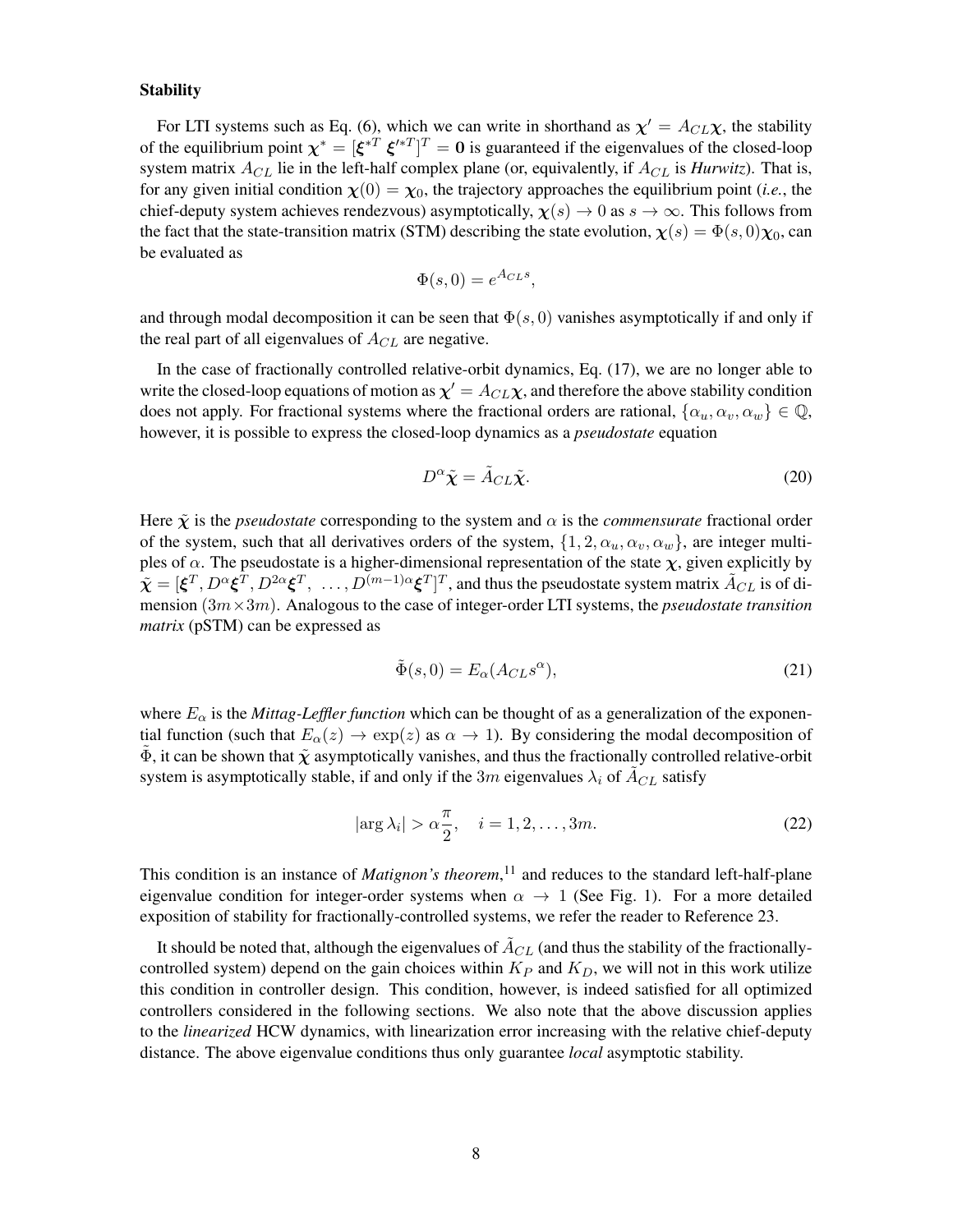

<span id="page-8-0"></span>Figure 1. An illustration of Matignon's stability theorem for fractional order systems, *e.g.*, Eq. [\(20\)](#page-7-0). Eigenvalues of the (pseudo)state-equation system matrix must be within the shaded regions for system stability.

#### Controller Design

The fractional relative-orbit controller introduced above has 13 tunable parameters: 10 proportional and derivative gains in  $\mathcal{K}_P$ ,  $\mathcal{K}_D$ ,  $k_{P_w}$ , and  $k_{D_w}$ , along with the three tunable fractional orders  $\alpha_u$ ,  $\alpha_v$ , and  $\alpha_w$ . Since the in-plane and out-of-plane motion decouples, this control design problem is slightly simplified: one must design an in-plane controller with 10 free parameters, and a separate out-of-plane controller with three free parameters. Nevertheless, with this large amount of freedom, and moreover due to the fact that much of the controller parameter space leads to unstable trajectories, some controller *design strategy* is needed.

For standard controllers where  $\{\alpha_u, \alpha_v, \alpha_w, \} \rightarrow 1$ , various design strategies can be used. One such strategy is to decouple *all* components through a proper choice of off-diagonal gains. This can be achieved by choosing  $k_{Pvu} = k_{Puv} = 0$  and  $k_{Duv} = -k_{Dvu} = 2$  in Eq. [\(9\)](#page-4-4), giving rise to three dynamical equations, each corresponding to a 1D damped harmonic oscillator. One can then choose the damping and spring-constant coefficients in order to achieve some desired trajectory; for instance, in each component the gains can be tuned such that the motion in each component is critically damped.

A second design strategy in the case of integer-order control is to treat the closed-loop system in Eq. [\(5\)](#page-3-1) as an optimal control problem, and derive the controller by defining some cost functional  $J{x(v)}$ . By varying J with respect to control v we can find the extremum of J, which in turn provides the optimal  $\upsilon$  through the standard machinery of optimal control theory. For instance, by defining a cost function to be quadratic in the trajectory  $\chi$  and control  $\upsilon$ ,

<span id="page-8-1"></span>
$$
J = \int_0^\infty \left( \mathbf{\chi}^T Q \mathbf{\chi} + \mathbf{v}^T R \mathbf{v} \right) ds,\tag{23}
$$

this becomes the familiar *linear quadratic regulator* (LQR) problem; the controller which minimizes this cost is  $v = -R^{-1}B^{T}P\chi$ , where P is the solution to the associated (continuous-time) algebraic Riccati equation.

For the fractional controller, however, these design strategies run into complications. In the first strategy, due to the presence of fractional derivative control terms, Eq. [\(16\)](#page-6-1) can no longer be de-coupled into separate u and v dynamics by proper choice of gains. In other words, within Eq. [\(16\)](#page-6-1), since  $\bar{A}_2$  are the coefficients of  $[D^1u D^1v]^T$  and  $\mathcal{K}_D$  are the coefficients of  $[D^{\alpha_u}u D^{\alpha_v}v]^T$ , there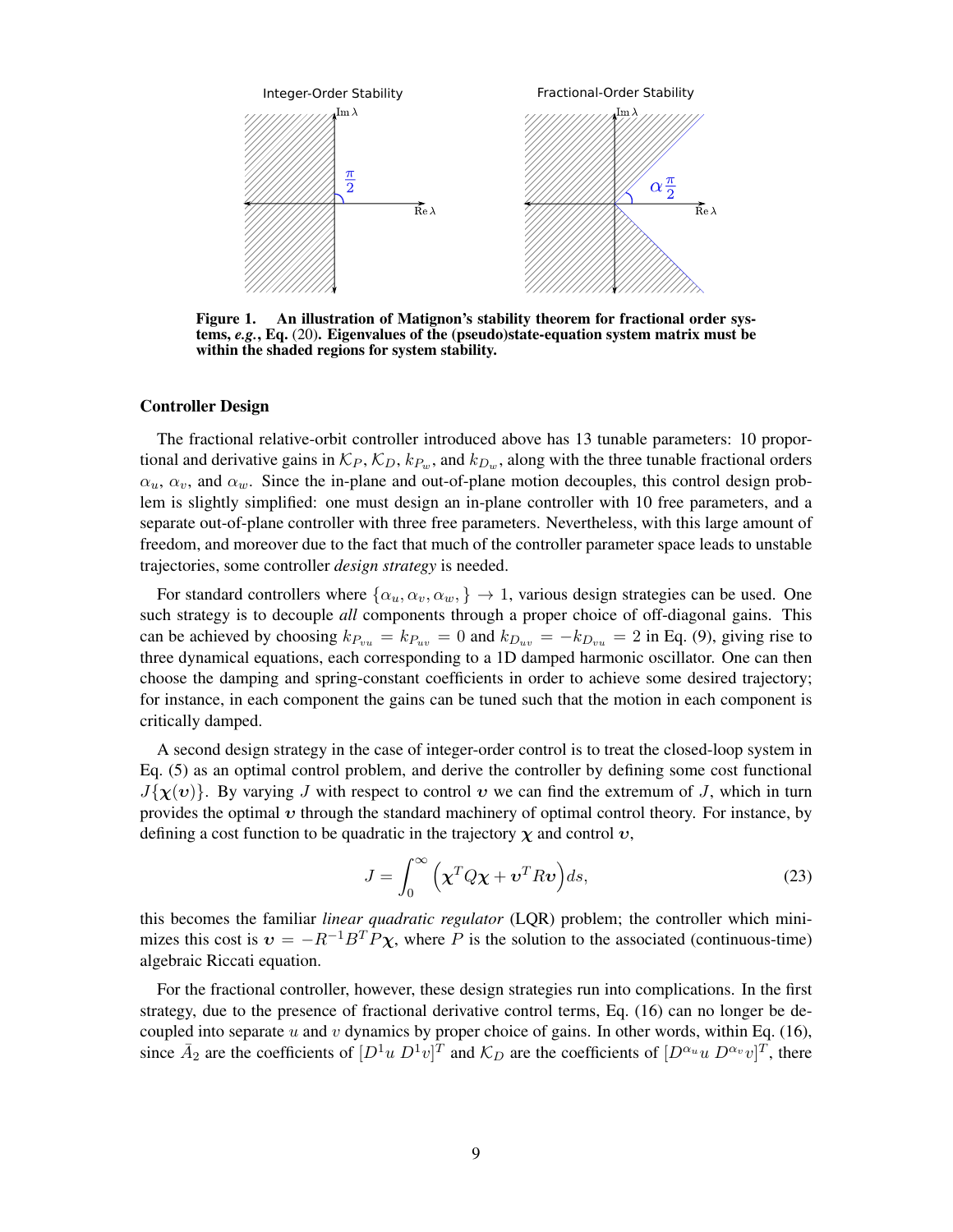is no choice of gains within  $\mathcal{K}_D$  which can cancel the off-diagonal terms in  $\bar{A}_2$ .<sup>\*</sup> In the second strategy, since our dynamical equations are now fractional in nature, an analogous formalism of optimal *fractional* control needs to be utilized. Although the variational fractional calculus has been explored in the literature,  $24.25$  $24.25$  application of these concepts to all but the simplest of dynamical systems is far from straightforward.

A third design strategy, however, faces no similar complications, and is well-suited for our present purposes: given some performance measure  $\psi$ , a *numerical survey* over the controller parameter space can be performed to find the specific controller which optimizes  $\psi$ . Although this is a computational intensive strategy, it will serve to concretely demonstrate that fractional controllers can outperform integer-order controllers. Moreover, fractional and integer-order controllers in this scheme are treated on equal footing, as the integer-order controllers simply correspond to the edges of the  $\{\alpha_u, \alpha_v\}$  parameter-space survey window. More elegant and/or practical design strategies will be left as topics for future work.

#### NUMERICAL SURVEY OF PARAMETER SPACE

In order to demonstrate that the fractional relative-orbit controller can outperform the standard integer-order controller, a number of example trajectories, along with various performance measures characterizing these trajectories, will be computed. In almost all cases considered herein, the performance measure under consideration becomes optimal when the fractional orders of the derivatives are tuned away from unity. These examples thus serve as a *proof-of-principle*, illustrating that the fractional PD $\alpha$  controller can in many cases outperform the standard PD controller.

To this end, we will consider three benchmark initial conditions  $\chi_0$ , corresponding to three different relative position/velocity configurations of the deputy with respect to the chief. These initial conditions (in terms of LVLH coordinates) are listed in Table [1,](#page-10-0) and in all cases the chief orbit defining the LVLH is given by the orbital elements

$$
\epsilon_0=[a, q_1, q_1, i, \Omega, \theta]=[10^4 \text{ km}, 0^\circ, 20^\circ, 0, 0, 0^\circ].
$$

Since the classical orbital elements  $\omega$  (argument of periapsis) and f (true anomaly) are undefined for circular orbits, we have here chosen to use the alternative orbital elements  $\theta = \omega + f$  (argument of latitude),  $q_1 = e \sin \omega$ , and  $q_2 = e \cos \omega$ . In terms of these initial chief OEs, the initial conditions in Table [1](#page-10-0) correspond to approximately the following orbit element differences:

\n- IC1: 
$$
\delta q_1 \approx 0.001
$$
,  $\delta i \approx 0.1^{\circ}$ ,
\n- IC2:  $\delta q_1 \approx 0.001$ ,  $\delta \Omega \approx 0.17^{\circ}$ ,  $\delta \theta \approx -0.05^{\circ}$
\n- IC3:  $\delta a \approx 80 \text{ km}$ ,  $\delta q_1 \approx 0.007$ ,  $\delta i \approx -0.1^{\circ}$ ,  $\delta \Omega \approx -0.17^{\circ}$ ,  $\delta \theta \approx 0.05^{\circ}$ .
\n

To quantify and compare the performance of different controllers, we define the settling time, overshoot, and integrated control effort for relative orbit trajectories as follows:

• Settling Time (ST): the dimensionless quantities  $s_i = n\tau_i$  corresponding to the times  $\{\tau_u, \tau_v, \tau_w\}$ taken for each LVLH component of position to reach and remain within some distance  $\delta_{\text{set}}$ 

<span id="page-9-0"></span><sup>\*</sup>The components can, however, be succesfully decoupled by utilizing a  $PDD^{\alpha}$  controller, containing both integerand fractional-order derivatives.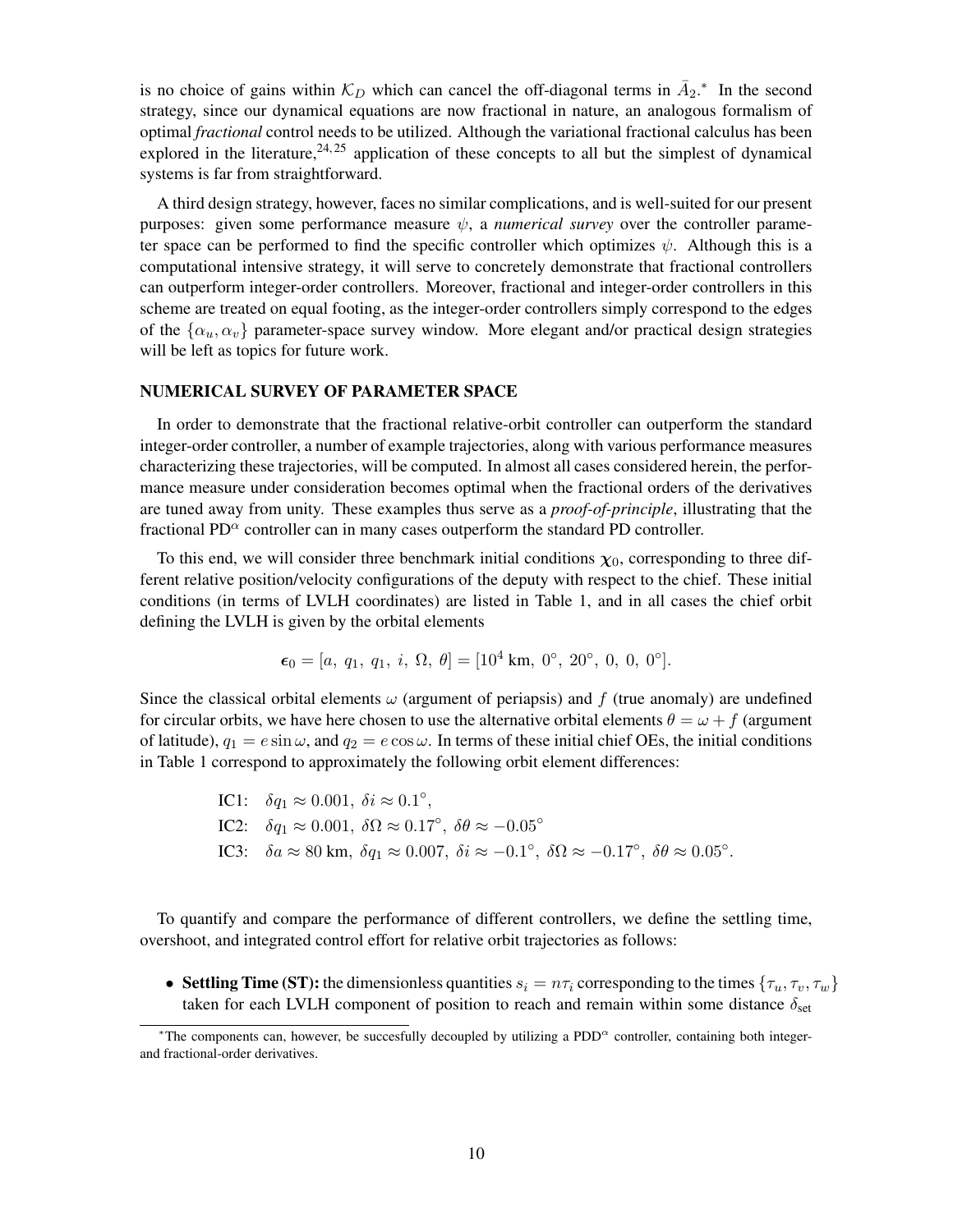|                 | $\boldsymbol{\mathit{u}}$ | $\boldsymbol{v}$  | w                 | u' | $\eta$ | $\overline{w}$ |
|-----------------|---------------------------|-------------------|-------------------|----|--------|----------------|
| IC <sub>1</sub> | $-0.001$                  | $\mathbf{\Omega}$ | $\mathbf{\Omega}$ |    | 0.002  | 0.002          |
| IC2             | $-0.001$                  | 0.002             | $-0.001$          |    | 0.002  | 0              |
| IC <sub>3</sub> | 0.001                     | $-0.002$          | 0.001             |    | 0.002  | $-0.002$       |

<span id="page-10-0"></span>Table 1. Initial conditions used in this analysis (in non-dimensional coordinates).

of the equilibrium  $\{u, v, w\} = 0$ . For the coupled in-plane motion, in-plane settling time is defined as  $s = n\tau$ , with  $\tau = \max(\tau_u, \tau_v)$ .

- Overshoot (OS): the dimensionless quantity  $\sigma_u = 1 + c|u|^{max}$  (similarly defined for v and w components) where  $|u|^{\max}$  is the magnitude of the largest extremum of distance from the equilibrium (not including the initial position). The constant value  $c$  is chosen from initial conditions to rescale  $|u|^{\max}$  to an  $\mathcal{O}(1)$  quantity. For the coupled in-plane motion, the overshoot is defined as the average of the u- and v-component overshoot,  $\sigma = (\sigma_u + \sigma_v)/2$ .
- Integrated Control: the dimensionless quantity found by integrating each component of the control effort,

$$
U_u = \int_0^\infty |v_u(s)| ds \tag{24}
$$

(similarly defined for  $v$  and  $w$  components). Note that this is representative of the total fuel cost used by the controller for the maneuver. For in-plane motion we will take the integrated control effort to be the sum  $U = U_u + U_v$ .

In the above definition of OS, unity is added to the extremal value to account for "overdamped" cases where the trajectory never overshoots the equilibrium; this is useful when computing combined performance measures using the geometric mean, as discussed below. Moreover, since this definition will be used for *comparison* of different trajectories, the specific scale c is largely inconsequential to the optimization results; nevertheless, for the initial conditions considered herein we universally set  $c = 10^4$ .

In what follows we will survey over the controller parameter space (comprising the controller gains and the fractional orders  $\alpha$ ) and compute the resulting controlled trajectory at each survey point. For each trajectory, some performance measure  $\psi$  will be computed;  $\psi$  will either be taken to be one of the above defined quantities (ST, OS, U), or some combination of two or more of these quantities. In the latter case we will compute the simultaneous performance measure as the geometric mean of the quantities; for instance, to characterize both ST and OS simultaneously, we will take  $\psi = \sqrt{ST} \times OS$ . Utilizing the geometric mean avoids complications that arise from differences in scale between ST, OS, and  $U$ . If, for instance, algebraic mean were instead used to define this combined performance measure, then the contributions from  $ST$ ,  $OS$ , and  $U$  would be weighted differently; for example, since  $U/ST \sim 10^{-3}$  for most trajectories considered herein, the algebraic mean would be much less sensitive to control effort.

As the in-plane and out-of-plane dynamics are uncoupled, these dynamics will be considered separately.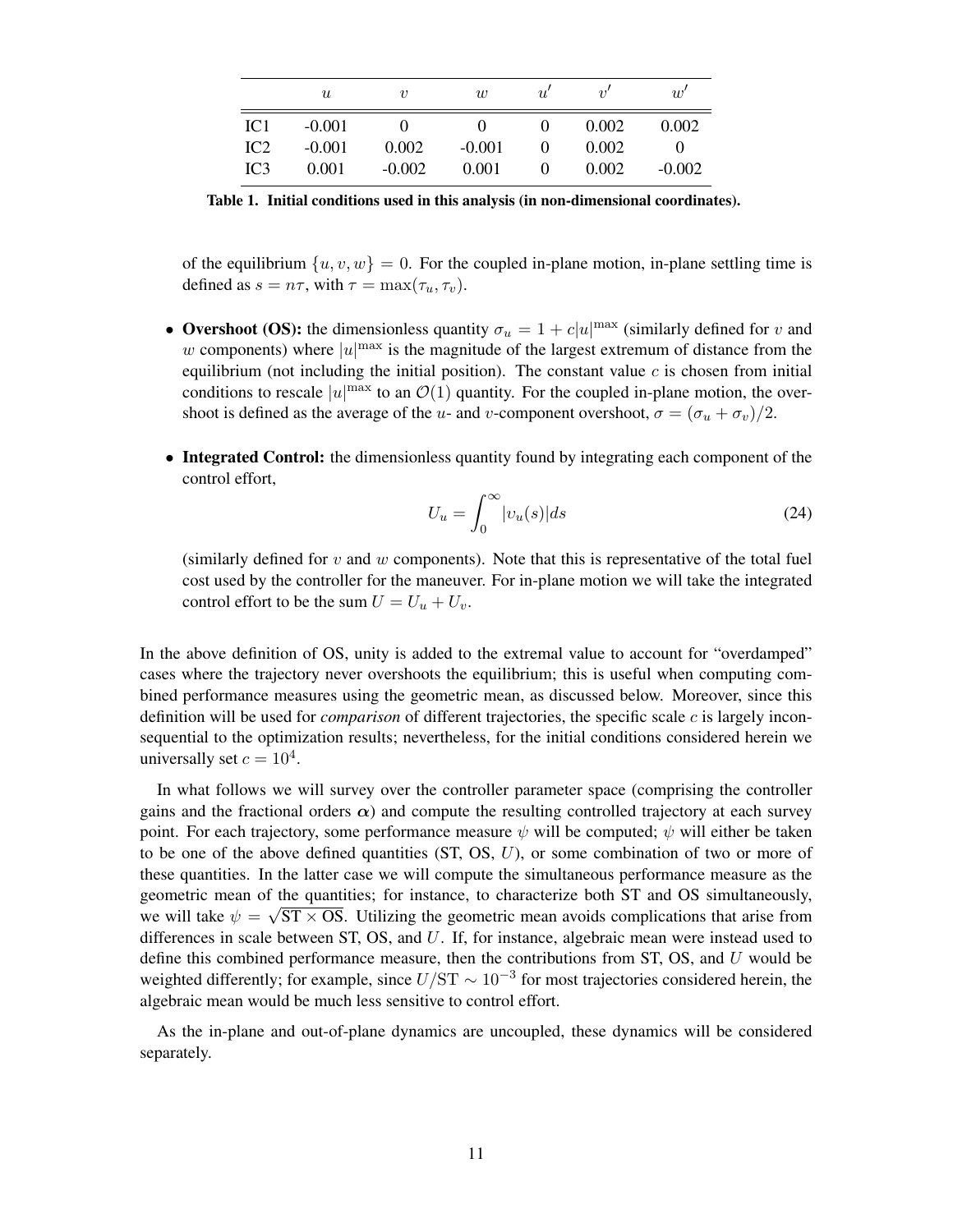#### Out-of-plane motion

For the out-of-plane relative orbit motion, the controlled closed-loop dynamics are given by Eq. [\(19\)](#page-6-2), repeated here for convenience:

$$
w'' + k_{D_w} D^{\alpha_w} w + (1 + k_{P_w}) w = 0.
$$
 (19)

The controlled relative orbit trajectories obeying this equation can be computed using the FCC method provided initial conditions  $w_0$  and  $w'_0$ , which for the trajectories considered in this section are given in Table [1.](#page-10-0) The three tunable controller parameters are  $\{\alpha_w, k_{P_w}, k_{D_w}\}$ , with  $\alpha_w \in [0,1]$ , and the standard integer-order controller is recovered when  $\alpha_w \rightarrow 1$ .

As an initial demonstration, we first compute ST for the trajectory corresponding to IC1 while surveying over  $\{\alpha_w, k_{P_w}, k_{D_w}\}$ . We will survey over gains  $\{k_{P_w}, k_{D_w}\} \in [0, 2]$ , and within each  $\alpha_w$  "slice" of control parameter space (with the  $\alpha_w = 1$  slice corresponding to standard HCW PD control) we find the gain values which give rise to the smallest settling time. Note that qualitatively similar results were obtained if we extended the survey region to larger gains. In this scenario we will define settling time to be the time until the trajectory remains within  $\delta_{\rm set} = 10^{-5}$ , which in physical units corresponds to a distance of 100 meters. Results of this survey, in the case of IC1, are shown in Fig. [2](#page-11-0) as contour plots of settling time as a function of  $k_{P_w}$  and  $k_{D_w}$ . The left panel in this figure shows survey results for the standard integer-order controller, while the right panel of this figure shows the optimal slice of  $\alpha_w$  parameter space ( $\alpha_w = 0.91$ ). By direct comparison of the colored contours between the left and right panels, it can be seen that the right-hand panel corresponding to the fractional controller contains a region (upper-center of the panel) where ST is smaller than any point in the left-hand panel corresponding to standard control. In both slices we indicate the optimal settling time within that slice as a green star.



<span id="page-11-0"></span>Figure 2. Settling time for IC1 as a function of controller gains  $k_{P_w}$  and  $k_{D_w}$ , at two different points in  $\alpha_w$ -space. Optimal choices of gains are marked with a green star. At left we show the slice corresponding to standard PD control ( $\alpha_w = 1$ ), while at right we show the optimal slice of  $\alpha_w$  parameter space ( $\alpha_w = 0.91$ ) corresponding to the fractional PD $^{\alpha}$  controller.

At these optimal choices of gains, we find a settling time of  $\tau_w^{\text{int}} = 0.63 T_{\text{orb}}$  using the integerorder controller (at the optimal gains of  $[k_{P_w}, k_{D_w}] = [0.55, 2.0]$ ), while for the slice corresponding to fractional control we find a settling time of  $\tau_w^{\rm frac}=0.48T_{\rm orb}$  (at the optimal gains of  $[k_{P_w},k_{D_w}]=$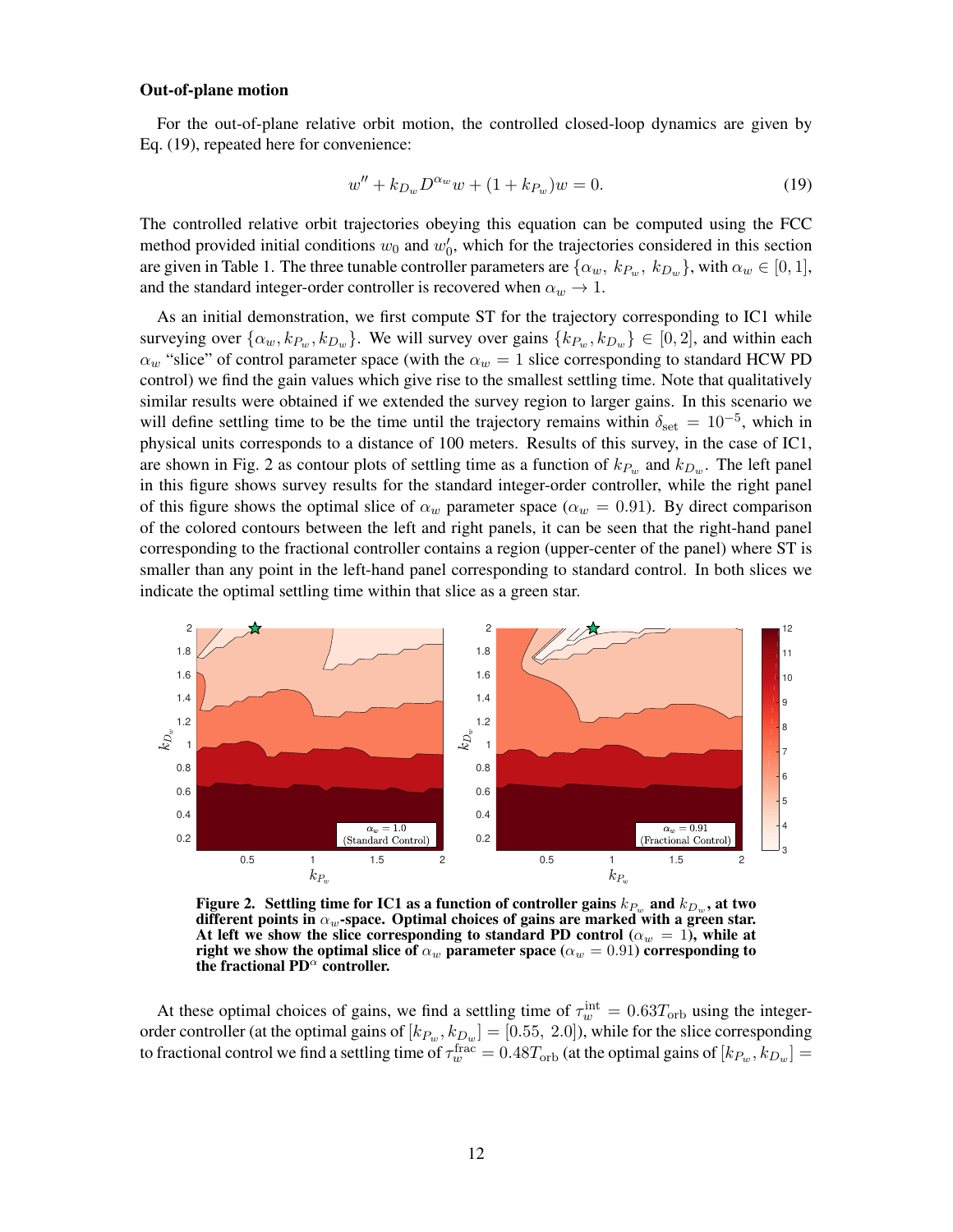[0.85, 2.0]). This translates to a  $\approx$  24% increase in performance. The trajectories for these two optimal cases are shown in the left panel of Fig. [3.](#page-12-0) We also show in this figure the settling time thresholds  $w_{\text{set}} = \pm 10^{-5}$  (dotted lines), along with the points along each trajectory corresponding to these settling times. It is clear from the figure that this performance improvement is not negligible, and the decrease in settling time does not come at the expense of noticeable increase in overshoot.



<span id="page-12-0"></span>Figure 3. Trajectories which optimize settling time for both integer- and fractionalorder control (left) along with corresponding control signals (right). Standard control is shown as the dotted lines, while fractional control is shown as solid lines. For reference, in the left panel we show the settling time threshold window as the black dotted lines and the points where the trajectories reach and remain within these windows as stars.

Moreover, it can be seen from the right panel of Fig. [3](#page-12-0) that the decrease in settling time does not correspond to a substantial increase in control signal. We specifically find  $U_w^{\text{int}} = 0.00256$  and  $U_w^{\text{frac}} = 0.00264$ , so that the fractional controller achieves a 24% faster settling time while only increasing integrated control by 3%.

Similar results are obtained from trajectories corresponding to IC2; for brevity, these contour and trajectory plots are not shown. In this case, we find the optimal ST using the standard controller is  $\tau_w^{\text{int}} = 0.56T_{\text{orb}}$  (at  $[k_{P_w}, k_{D_w}] = [0.45, 2.0]$ ) and optimal ST using fractional controller is  $\tau_w^{\text{frac}} = 0.44 T_{\text{orb}}$  (at  $\alpha_w = 0.97$  and  $[k_{P_w}, k_{D_w}] = [0.75, 1.95]$ ). Integrated control for these two cases is  $U_{w}^{\text{int}} = 0.00148$  and  $U_{w}^{\text{frac}} = 0.00147$ . Thus in the case of IC2, we achieve a 22% reduction of settling time with a *simultaneous reduction* in integrated control. In the case of IC3, we find that ST is actually optimized using the standard controller, though as will be shown below this comes at the expense of an increase in U and/or OS.

A similar survey is now performed in order to simultaneously optimize ST, OS, and U. Thus in this case, the performance measure computed at each point in the survey is the geometric mean  $\psi = (\text{ST} \times \text{OS} \times U)^{1/3}$ . To illustrate how fractional control can achieve more optimal trajectories, we show in Fig. [4](#page-13-0) the optimized  $\psi$  as a function of fractional order  $\alpha_w$  for all three benchmark initial conditions listed in Table [1.](#page-10-0) The points along the right-hand side of this plot correspond to the standard controller ( $\alpha_w = 1$ ). For all three benchmark ICs, we find that tuning  $\alpha_w$  away from unity gives rise to more optimal trajectories in terms of the performance measure  $\psi$ .

The resulting optimized trajectories corresponding to Fig. [4,](#page-13-0) in the case of IC1 and IC2, are shown in Fig. [5.](#page-13-1) In the case of IC1, the numerical values of  $ST$ , OS, and U are separately tabulated below for both the optimized standard controller and optimized fractional controller ( $\alpha_w = 0.91$ ):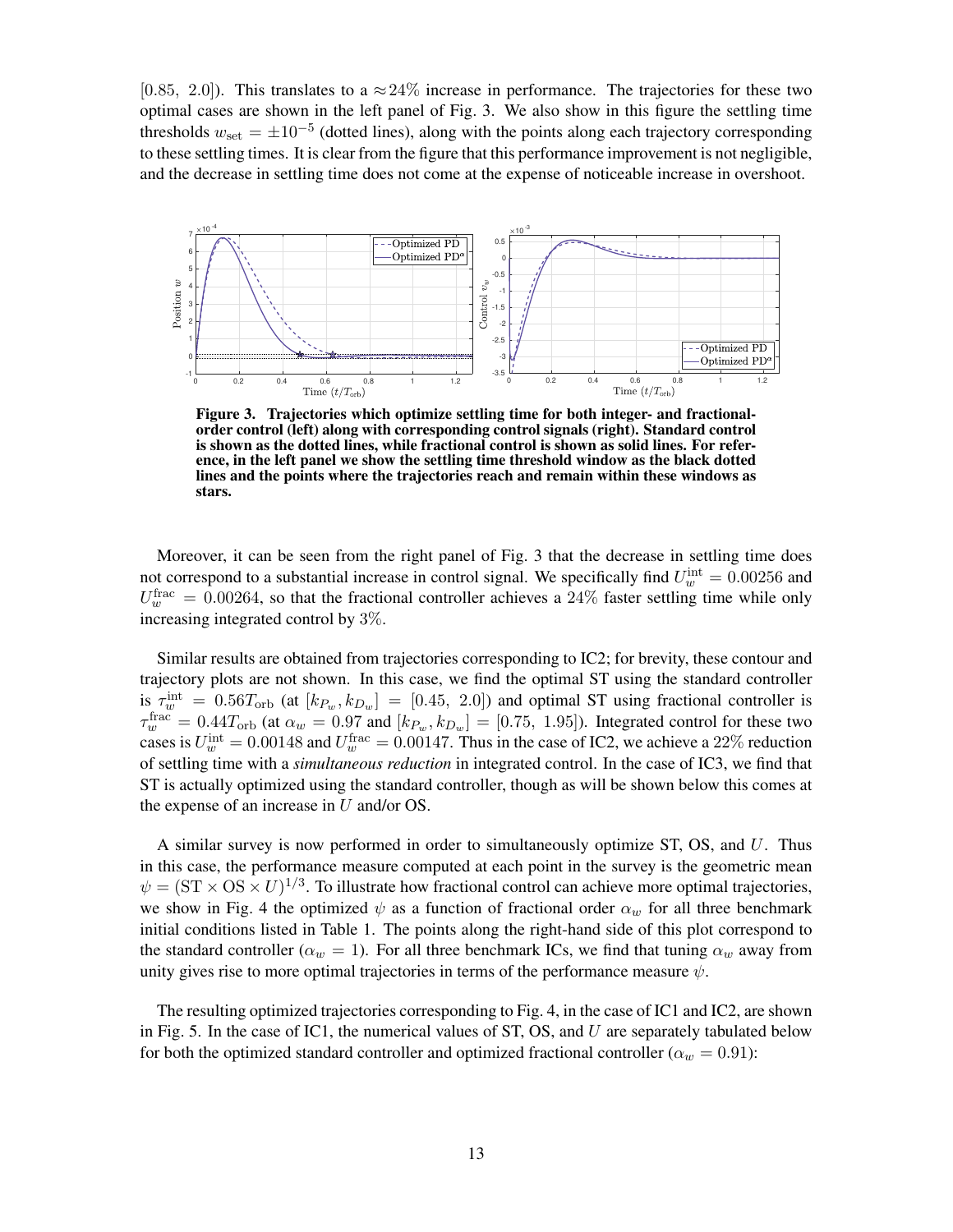

<span id="page-13-0"></span>Figure 4. Combined performance measures for gain-optimized trajectories as a function of  $\alpha_w$ . In all cases, tuning  $\alpha_w$  away from unity reduces the geometric mean of settling time, overshoot, and integrated control.

| IC1:                    | SТ   | OS   | $U(x10^{-3})$ |
|-------------------------|------|------|---------------|
| <b>Optimized PD</b>     | 4.12 | 6.87 | 2.726         |
| Optimized $PD^{\alpha}$ | 3.01 | 7.78 | 2.637         |

In this case, utilizing fractional control gives rise to a  $\approx$  27% reduction in settling time while also reducing integrated control (fuel cost) by  $\approx 3\%$ . As illustrated both in the figure and in the table above, however, this comes at the expense of a 13% increase in OS.



<span id="page-13-1"></span>Figure 5. Optimized trajectories under both standard PD control (dashed lines) and fractional control for optimal  $\alpha_w$  (solid lines). The left panel corresponds to IC1 and the right panel corresponds to IC2.

In the case of IC2, the numerical values of ST, OS, and  $U$  are again separately tabulated for both the optimized standard controller and optimized fractional controller ( $\alpha_w = 0.97$ ):

| IC2:                    | SТ   | OS    | $U(x10^{-3})$ |
|-------------------------|------|-------|---------------|
| Optimized PD            | 3.52 | 1.093 | 1.483         |
| Optimized $PD^{\alpha}$ | 2.79 | 1.067 | 1.480         |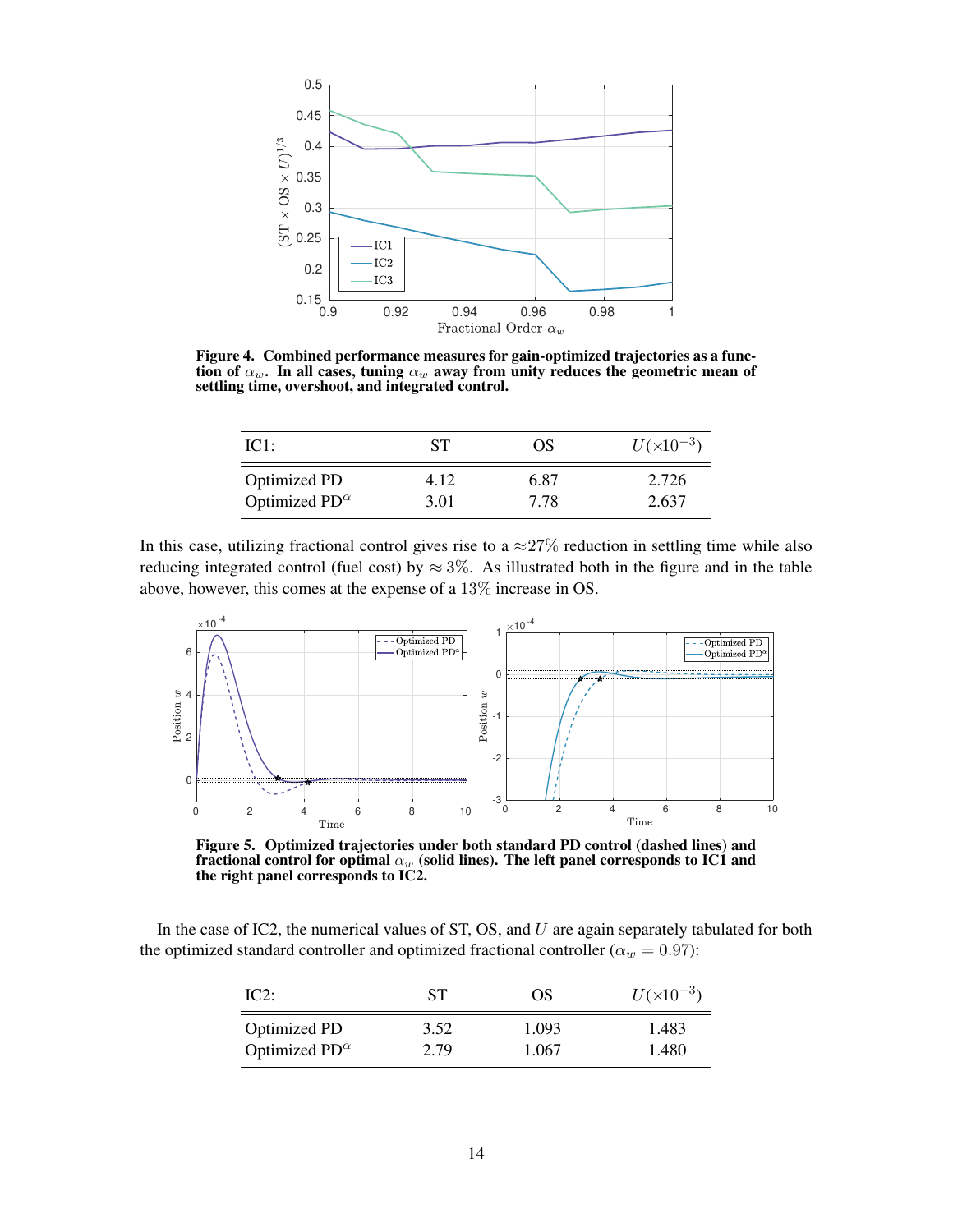In this case, utilizing fractional control gives rise to *simultaneous reduction* of  $ST \approx 21\%$ ), OS  $(\approx 2.4\%)$ , and  $U (\approx 0.2\%).$ 

#### In-plane motion

For the in-plane relative orbit motion, the controlled closed-loop dynamics are given by Eq. [\(16\)](#page-6-1), again repeated here for convenience:

$$
\zeta' = \begin{bmatrix} 0 & I_2 \\ \bar{A}_1 - \mathcal{K}_P & \bar{A}_2 \end{bmatrix} \zeta - \begin{bmatrix} 0 \\ \mathcal{K}_D \end{bmatrix} \begin{bmatrix} D^{\alpha_u} u \\ D^{\alpha_v} v \end{bmatrix}.
$$
 (16)

This controller now depends on 10 tunable parameters: the 8 gains within  $\mathcal{K}_P$  and  $\mathcal{K}_D$ , along with the two fractional orders of the u- and v-components,  $\alpha_u$  and  $\alpha_v$ . Due to the large dimension of the controller parameter space, it is clear that a similar grid-based survey as used above will in this case not be feasible: if we desire  $p$  grid-points per tunable parameter, the amount of grid-points in such a survey is  $10^p$ . This so-called "curse of dimensionality" prevents survey resolutions of any reasonable resolution. Thus in this case a more structured optimization algorithm is needed in order to optimize a given performance measure  $\psi$ .

This is in fact an example of a non-convex optimization problem, since for a given optimization goal there typically exists many local optima within the 8-dimensional gain parameter space. As the goal of this work is simply to provide *proof-of-principle* examples showing that fractional control can outperform standard control, we have chosen to use a simple pattern-search algorithm to find, for a given  $\psi$ , the closest *local* optimum to some benchmark point in parameter space. Specifically, we choose some initial *seed* gain matrix  $K^{(0)} = [K_P^{(0)} K_D^{(0)}]$  corresponding to a well-behaved region of gain space, and use this seed matrix recursively to explore the parameter space about this point in gain space and as  $\{\alpha_u, \alpha_v\}$  is tuned away from unity. Optimal controllers in terms of some performance measure  $\psi$  will then be found within this region.

The specific pattern search algorithm we have used is described as follows:

- 1. Denote the elements of a given gain matrix as  $k_m$ ,  $m = 1, 2, \ldots, 8$ . Starting from a seed matrix  $\mathcal{K}^{(i)}$  with elements  $k_m^{(i)}$ , integrate the 2D HCW trajectory and compute the desired performance measure  $\psi^{(i)}$ .
- 2. From  $K^{(i)}$  define the 16 test gain matrices  $K_{m\pm}^{\text{test}}$  by adjusting each element separately,  $k_m^{\text{test}} =$  $k_m^{(i)} \pm \delta k$ , for  $m = 1, 2, ..., 8$ . Compute the 16 performance measures  $\psi_{m\pm}^{\text{test}}$  associated with  $\mathcal{K}^\text{test}_{m\pm}.$
- 3. Find  $\psi^* = \min(\psi^{(i)}, \{\psi_{m\pm}^{\text{test}}\})$ . If  $\psi^* = \psi^{(i)}$ , the algorithm terminates and  $\mathcal{K}_{\text{opt}} = \mathcal{K}^{(i)}$ . Otherwise, set  $\mathcal{K}^{(i+1)} = \mathcal{K}^*$ , where  $\mathcal{K}^*$  is the gain matrix corresponding to  $\psi^*$ .
- 4. If the algorithm has not terminated at step 3, relabel  $i + 1 \rightarrow i$  and return to step 2.

A convenient seed matrix is that corresponding to the LQR optimal gain matrix corresponding to the cost functional Eq.  $(23)$ , choosing the state and control matrices  $(Q \text{ and } R, \text{ respectively})$  to be identity matrices; these choices will, roughly speaking, lead to well-balanced trajectories with low values of settling time, overshoot, and integrated control. For these choices of Q and R, the LQR-optimized HCW gain matrix is explicitly given by

$$
\mathcal{K}_{LQR} = \begin{bmatrix} 4.00 & -0.95 & 2.40 & 0.65 \\ 3.00 & 0.30 & 0.65 & 1.95 \end{bmatrix}.
$$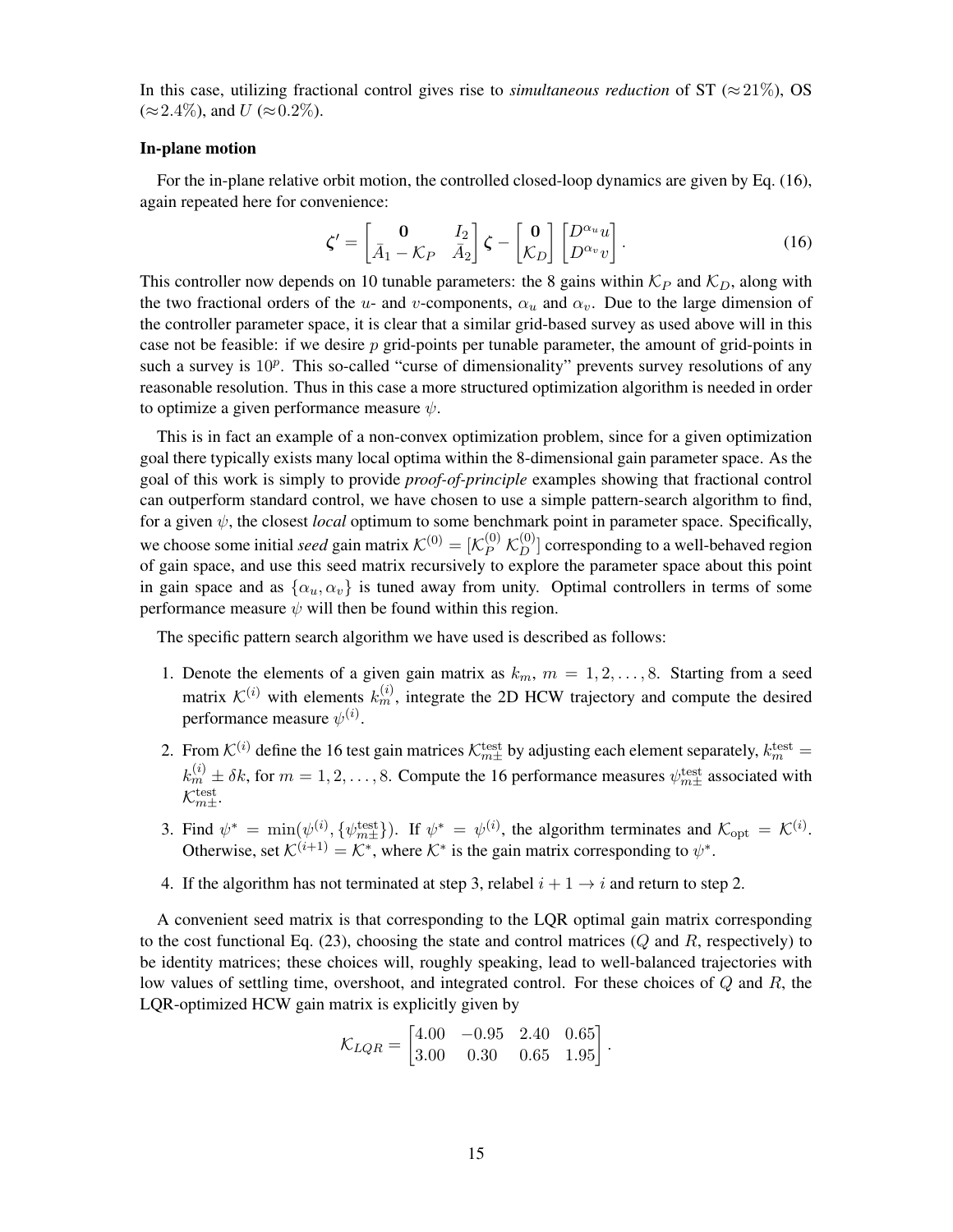This choice for our seed matrix is especially convenient since it is independent of initial conditions. To find the optimized gain matrix for standard PD control,  $\mathcal{K}_{opt}(\alpha_u, \alpha_v) = \mathcal{K}_{opt}(1.0, 1.0)$ , an initial run of the above algorithm with  $\delta k = 0.1$  is then followed by a refined run using  $\delta k = 0.05$ . We have confirmed that the above algorithm is largely insensitive to the choice of the initial ("rough") grid resolution. Additionally, to prevent "run-away" scenarios where the algorithm simply increases specific gains without bound, we have also restricted our search region to gains  $k_m \in [-8, 8]$ ,  $m = 1, 2, \ldots, 8.$ 

The optimal gain matrices  $\mathcal{K}_{\text{opt}}(\alpha_u, \alpha_v)$  for the fractional controller are found using the same algorithm. Since the resulting trajectory is in fact highly sensitive to small changes in both gain matrix K and fractional orders  $\{\alpha_u, \alpha_v\}$ , we first sample points in the parameter space neighboring the standard PD controller (*i.e.*,  $(\alpha_u, \alpha_v) = \{(1.0, 0.99), (0.99, 1.0), ...\}$ ) and use  $\mathcal{K}_{opt}(1.0, 1.0)$ as the algorithm seed matrix; one pass of the algorithm with  $\delta k = 0.05$  is used. These optimized gain matrices in turn are then used as seed matrices for neighboring points in  $\{\alpha_u, \alpha_v\}$ -space farther away from unity.

We will first consider trajectories generated from IC1, and simultaneously optimize both ST and OS. That is, we find for each choice of  $\{\alpha_u, \alpha_v\}$  the gain matrix that minimizes  $\psi = \sqrt{ST \times OS}$ . For standard PD control, this gain matrix is found through the above pattern-search algorithm as

$$
\mathcal{K}_{\text{opt}}(\alpha_u, \alpha_v) = \mathcal{K}_{\text{opt}}(1, 1) = \begin{bmatrix} 4.00 & -1.35 & 2.40 & 0.65 \\ 3.15 & 0.40 & 0.70 & 1.95 \end{bmatrix},
$$

which provides  $\sqrt{ST \times OS}$  = 3.5517. A survey is performed over all values of  $\{\alpha_u, \alpha_v\} \in$ [0.90, 1.00] (with a survey resolution of  $\delta \alpha = 0.01$ ) in order to determine if this performance measure can be further reduced by utilizing fractional control. Results of this survey are shown as a contour plot in the left panel of Fig. [6;](#page-16-0) each point on this plot shows the optimal geometric mean of ST and OS for the corresponsing choice of  $\{\alpha_u, \alpha_v\}$ . (Note that these contour plots utilize a blue color scheme to differentiate them from Fig. [2,](#page-11-0) the latter of which shows contour lines in 2D gain space.) We find that this geometric mean is optimized for  $\{\alpha_u, \alpha_v\} = \{0.99, 0.90\}$ , giving  $\sqrt{ST \times OS}$  = 3.1847; this corresponds to a  $\approx 23\%$  reduction in the performance measure. The gain matrix corresponding to this point, as found by the pattern search algorithm, is given by

$$
\mathcal{K}_{\text{opt}}(\alpha_u, \alpha_v) = K_{\text{opt}}(0.98, 0.90) = \begin{bmatrix} 4.10 & -1.55 & 2.70 & 1.05\\ 3.15 & 0.90 & 0.90 & 2.05 \end{bmatrix}
$$

.

In this case, both ST and OS are *separately* reduced by using fractional control: we find a reduction in ST of 26% and a reduction in OS by 20%

The same analysis is performed for trajectories corresponding to IC2 and IC3; optimal gain matrices for these cases are omitted for brevity. For IC2 we find a 17% reduction in the performance measure by using a fractional controller with  $\{\alpha_u, \alpha_v\} = \{0.96, 0.93\}$ , with ST reduced by 5% measure by using a fractional controller with  $\{\alpha_u, \alpha_v\} = \{0.90, 0.95\}$ , with ST reduced by 3% and OS reduced by 28%. For IC3 we find an 12% reduction in  $\sqrt{ST \times OS}$  by using a fractional controller with  $\{\alpha_u, \alpha_v\} = \{0.97, 0.90\}$ , with ST reduced by 24%; in this case, however, OS is slightly increased (by 1%). The results of this latter survey are shown in the right panel of Fig. [6.](#page-16-0) Note that in both cases (IC1 and IC3), it is apparent from Fig. [6](#page-16-0) that reducing the fractional orders  $\alpha_v$  below 0.90 can potentially reduce the performance measure even further.

The optimized trajectories corresponding to the green stars in Fig. [6](#page-16-0) are explicitly shown in Fig. [7.](#page-16-1) The settling time threshold is again shown as black dotted lines. In both cases it can be seen that both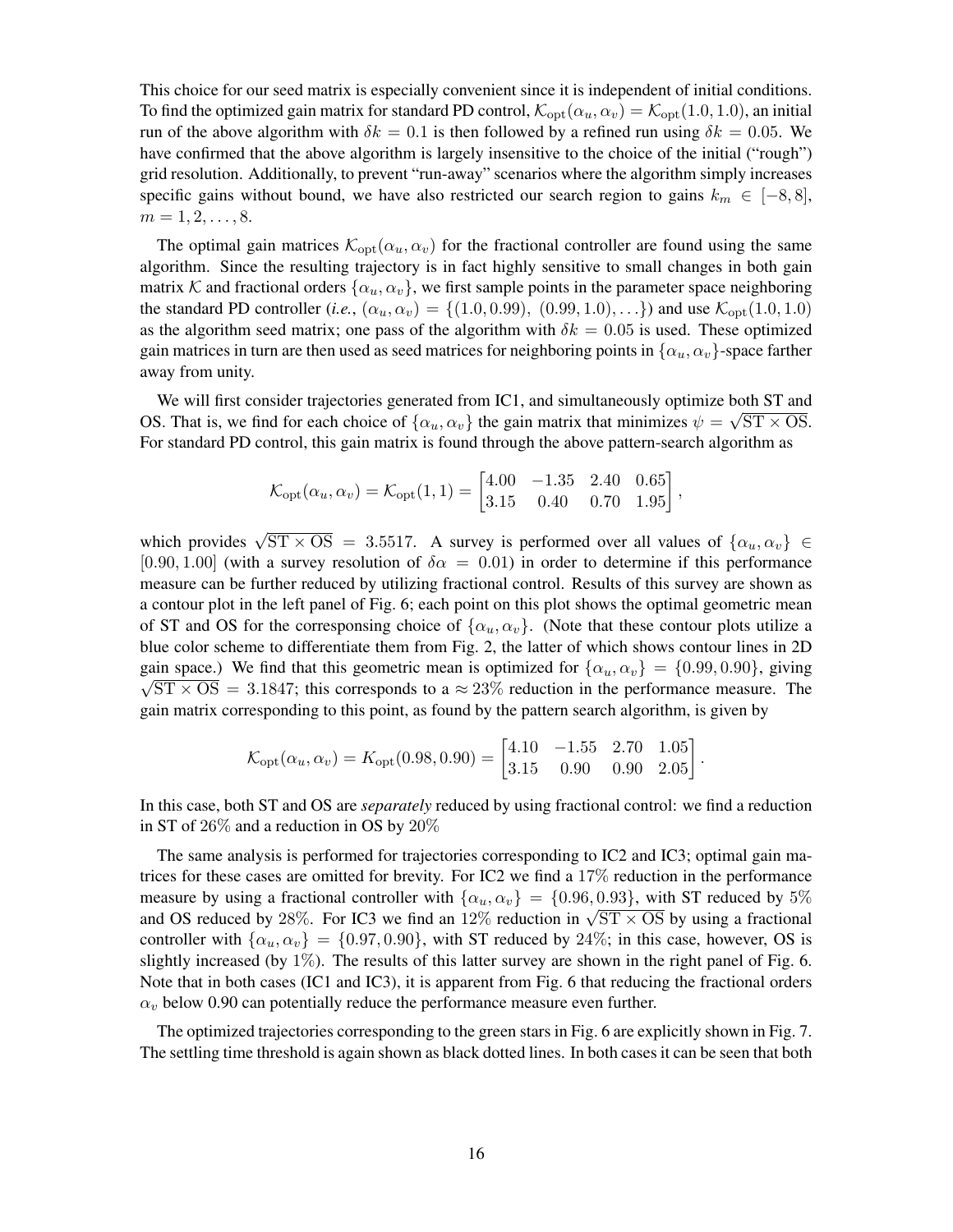

<span id="page-16-0"></span>Figure 6. Contour plots showing the optimized geometric mean of ST and OS, as a function of fractional control orders  $\alpha_u$  and  $\alpha_v$ . The left panel corresponds to IC1 while the right panel corresponds to IC3.

settling time (as marked by the correspondingly-colored stars) and overshoot are simultaneously reduced by utilizing fractional control. Note that since settling time for in-plane motion is defined as the larger of the settling times in the  $u$  and  $v$  dimensions, only one star per trajectory is shown.



<span id="page-16-1"></span>Figure 7.  $\sqrt{\text{ST} \times \text{OS}}$ -optimized trajectory components for standard PD control (purple) and fractional  $PD^{\tilde{\alpha}}$  control (blue). Top panels show trajectory components corresponding to IC1 and bottom panels show components corresponding to IC3. The points on the trajectories which define settling time are marked with stars.

Although the above survey demonstrates that both ST and OS can be reduced by introducing fractional control, in many of these cases this reduction comes at the expense of an increase in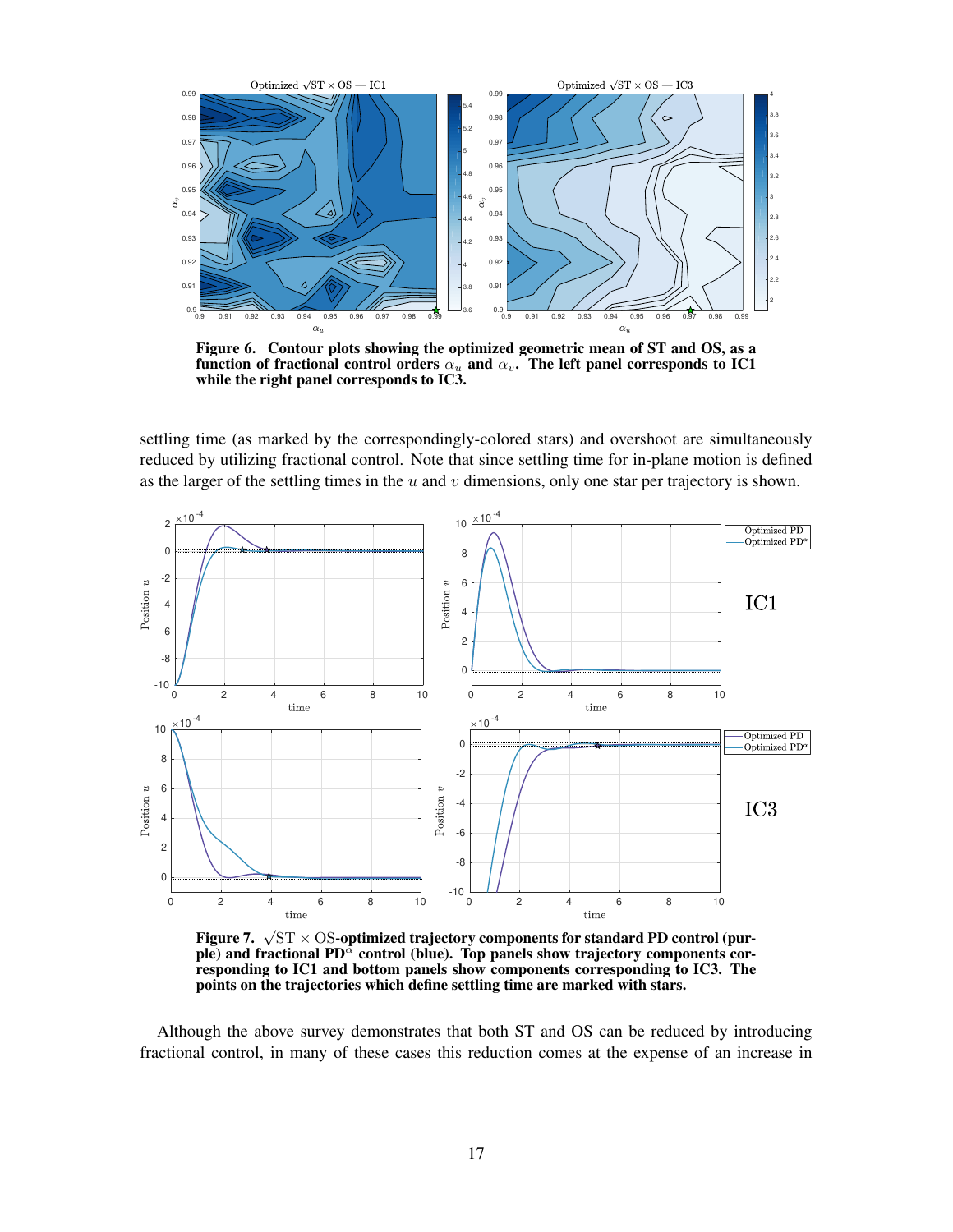integrated control effort. Therefore, to demonstrate that more optimal trajectories can be achieved *without* a corresponding increase in integrated control, we have performed a second survey which *without* a corresponding increase in integrated control, we have performed a second survey which optimizes  $\sqrt{ST \times U}$ . The optimal gain matrices for both standard and fractional control differ in general from those found in the previous optimization survey, and are again omitted for brevity. The results of this survey are shown as contour plots in Fig. [8.](#page-17-0)



<span id="page-17-0"></span>Figure 8. Contour plots showing the optimized geometric mean of ST and  $U$ , as a function of fractional control orders  $\alpha_u$  and  $\alpha_v$ . The left panel corresponds to IC1 while the right panel corresponds to IC3.

For IC1, the performance measure  $\sqrt{ST \times U}$  corresponding to the optimized standard and fractional controllers is 0.0949 and 0.0925, respectively, giving a reduction of 2.5%. Although the geometric mean is reduced, settling time is actually increased (3.79 to 4.00) while integrated control is decreased (0.0024 to 0.0021).

For IC3, optimized  $\sqrt{ST \times U}$  for standard and fractional controllers is 0.2013 and 0.1880, respectively, corresponding to a 6.5% reduction by utilizing fractional control. In this case, settling time is substantially reduced from 4.03 to 3.28, while integrated control effort is only marginally increased from 0.0101 to 0.0108. The components of this trajectory are shown in Fig. [9.](#page-17-1) Incidentally, in this case overshoot is also substantially reduced.



<span id="page-17-1"></span>Figure 9. Optimized trajectory components for standard PD control (purple) and fractional  $PD^{\alpha}$  control (blue) for IC3. The fractionally controlled trajectory reduces settling time by 18% while increasing integrated control by only 7%.

The above results demonstrate the additional freedom in trajectory shaping that one is afforded by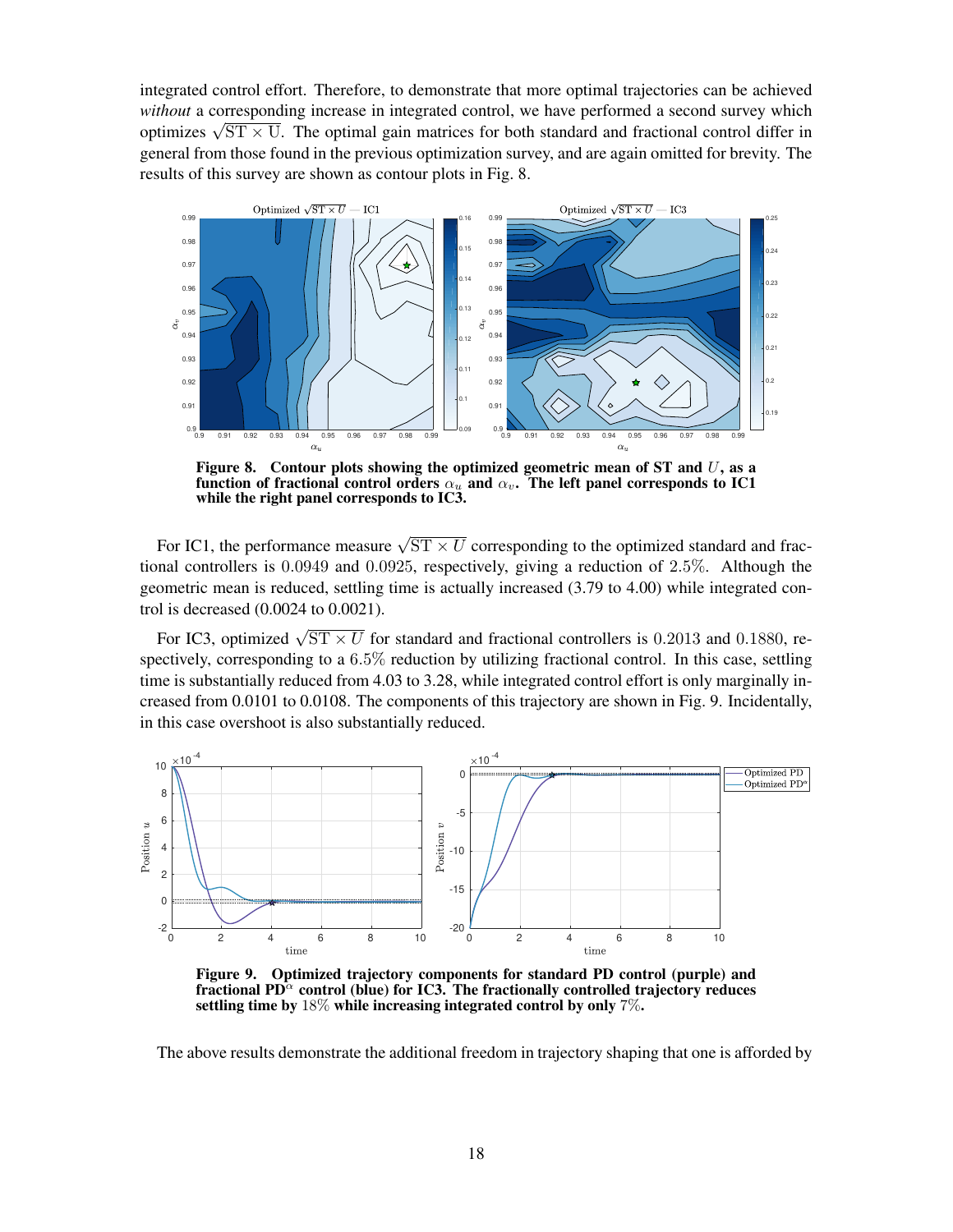utilizing fractional PD $\alpha$  controllers in place of standard PD controllers for relative-orbit dynamics. These proof-of-principle examples establish that this freedom allows one to design trajectories and control histories which are more optimal with respect to various performance measures.

#### **CONCLUSION**

In this work we explored the generalization of standard PD-type controllers for HCW relativeorbit dynamics by introducing fractional derivatives into the feedback control laws. As demonstrated herein, the orders  $\{\alpha_u, \alpha_v, \alpha_w\}$  of these fractional derivative terms serves as additional tunable parameters, allowing more freedom in how one can shape the controlled trajectory of the deputy in its relative orbit. This additional freedom can be used to achieve faster and more direct rendezvous maneuvers as compared to standard integer-order controllers, while simultaneously using less fuel.

These benefits were illustrated for three benchmark scenarios corresponding to three different sets of relative-orbit initial conditions. By simultaneously optimizing settling time, overshoot, and integrated control effort, it was shown that fractional control for out-of-plane motion achieved more optimal trajectories in all three benchmark cases. Among these results, the optimal fractional controller separately reduced ST, OS, and U with respect to integer-order control by  $21\%, 2.4\%,$  and  $0.2\%$  respectively. Similar results were shown for the coupled in-plane motion, where the use of fractional controllers substantially reduced the various performance measures with only marginal increase in fuel cost.

Although in this work only circular chief orbit configurations were considered, there is nothing preventing the utilization of these fractional  $PD^{\alpha}$  controllers in cases where the chief orbit is elliptical. In this case, however, the control law Eq. [\(15\)](#page-6-3) must be added component-wise to the Tschauner-Hemple (TH) equations<sup>[1](#page-18-0)</sup> (which reduce to the HCW equations when eccentricity  $e \to 0$ ); the resulting trajectories can still be integrated using the FCC method as done in this work. In this case, however, the proof of stability discussed in this work fails as the system is no longer time-invariant. One interesting approach to this problem is to transform the TH dynamics to an equivalent system obeying HCW dynamics through the use of Lyapunov-Floquet transformations.<sup>[26](#page-19-20)</sup> Applying this approach for fractionally-controlled relative-orbit trajectories is left as a topic for future work.

Regardless of the simplifying assumptions and specific control design strategy we have used, the benchmark examples we have considered demonstrate as a proof-of-principle that fractional  $PD^{\alpha}$ controllers can outperform standard PD controllers for the maneuvering of relative-orbit trajectories.

#### ACKNOWLEDGMENT

We thank Ethan Burnett for useful discussions. E.B. and D.Y. are grateful for the hospitality of the Air Force Research Lab at Kirtland AFB during the 2018 Summer Faculty Fellowship Program.

#### **REFERENCES**

- <span id="page-18-0"></span>[1] K. T. Alfriend, S. R. Vadali, P. Gurfil, J. P. How, and L. S. Breger, *Spacecraft Formation Flying*. Oxford, UK: Elsevier Ltd., 2010.
- <span id="page-18-1"></span>[2] H. Schaub and J. Junkins, *Analytical Mechanics of Space Systems*. Reston, VA: American Institute of Aeronautics and Astronautics, Inc., 2009.
- <span id="page-18-2"></span>[3] K. B. Oldham and J. Spanier, *The Fractional Calculus*. San Diego, Californa: Academic Press, Inc., 1974.
- <span id="page-18-3"></span>[4] K. S. Miller and B. Ross, *An Introduction to the Fractional Calculus and Fractional Differential Equations*. New York, New York: John Wiley & Sons, Inc., 1993.